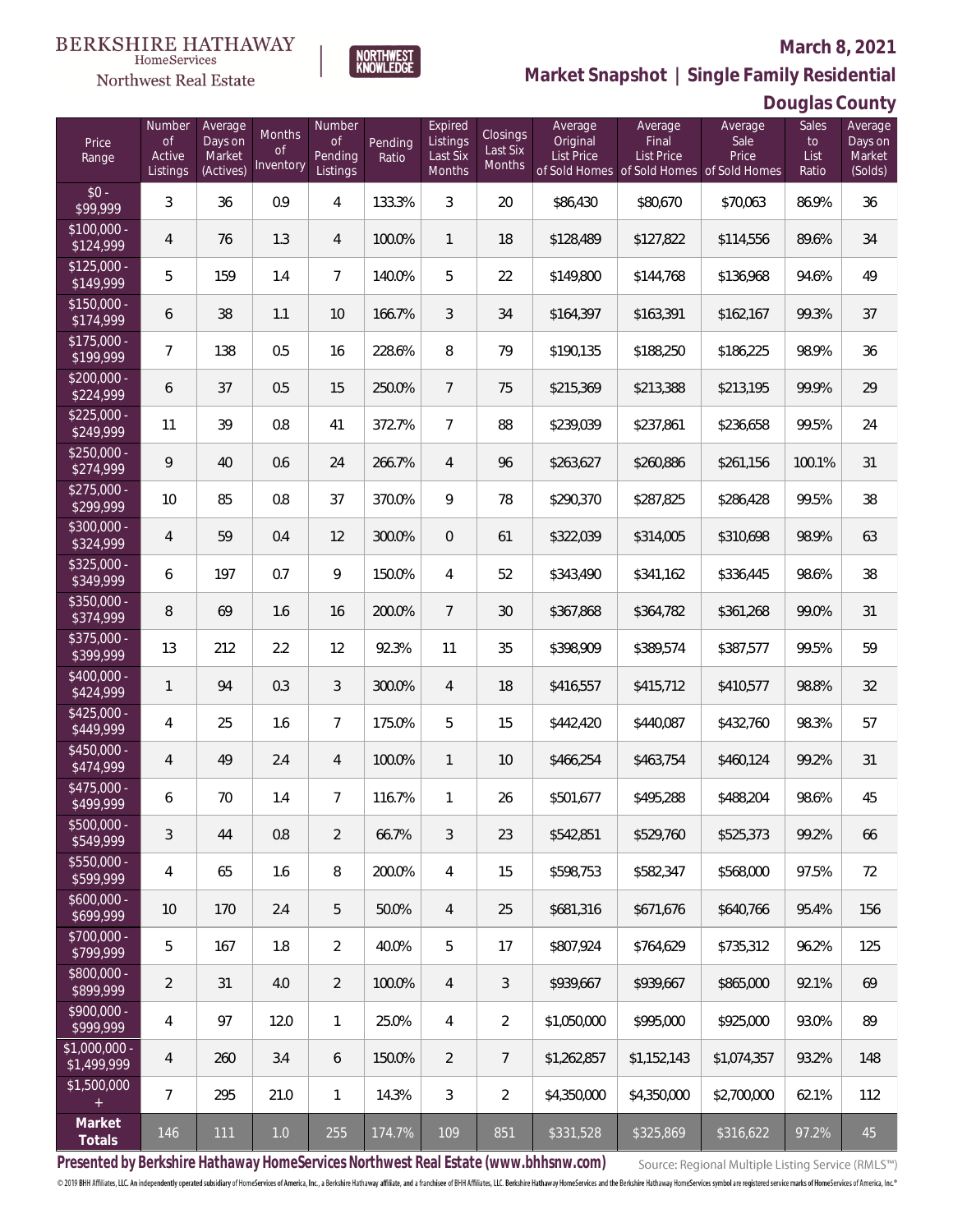

Northwest Real Estate

**Market Snapshot | Single Family Residential**

# **NE Roseburg**

| Price<br>Range                | Number<br>of<br>Active<br>Listings | Average<br>Days on<br>Market<br>(Actives) | Months<br>Οf<br>Inventory | Number<br><b>of</b><br>Pending<br>Listings | Pending<br>Ratio | Expired<br>Listings<br>Last Six<br>Months | Closings<br>Last Six<br>Months | Average<br>Original<br><b>List Price</b> | Average<br>Final<br>List Price<br>of Sold Homes of Sold Homes of Sold Homes | Average<br>Sale<br>Price | Sales<br>to<br>List<br>Ratio | Average<br>Days on<br>Market<br>(Solds) |
|-------------------------------|------------------------------------|-------------------------------------------|---------------------------|--------------------------------------------|------------------|-------------------------------------------|--------------------------------|------------------------------------------|-----------------------------------------------------------------------------|--------------------------|------------------------------|-----------------------------------------|
| $$0 -$<br>\$99,999            | 1                                  | 53                                        | 1.2                       | 1                                          | 100.0%           | $\mathbf{1}$                              | 5                              | \$114,400                                | \$92,180                                                                    | \$77,200                 | 83.7%                        | 59                                      |
| $$100,000 -$<br>\$124,999     | 0                                  | N/A                                       | N/A                       | $\overline{0}$                             | N/A              | $\overline{0}$                            | $\overline{0}$                 | N/A                                      | N/A                                                                         | N/A                      | N/A                          | N/A                                     |
| $$125,000 -$<br>\$149,999     | 0                                  | N/A                                       | 0.0                       | $\overline{0}$                             | N/A              | $\overline{0}$                            | $\mathbf{1}$                   | \$134,900                                | \$134,900                                                                   | \$145,000                | 107.5%                       | $\overline{7}$                          |
| $$150,000 -$<br>\$174,999     | 0                                  | N/A                                       | 0.0                       | $\mathbf{1}$                               | N/A              | $\overline{0}$                            | $\overline{2}$                 | \$159,500                                | \$162,500                                                                   | \$157,500                | 96.9%                        | 28                                      |
| $$175,000 -$<br>\$199,999     | 1                                  | 52                                        | 0.8                       | $\overline{0}$                             | 0.0%             | $\overline{2}$                            | 8                              | \$193,738                                | \$191,863                                                                   | \$191,063                | 99.6%                        | 27                                      |
| $$200,000 -$<br>\$224,999     | 1                                  | 3                                         | 0.4                       | $\overline{2}$                             | 200.0%           | $\mathbf{1}$                              | 16                             | \$213,544                                | \$211,106                                                                   | \$212,204                | 100.5%                       | 23                                      |
| $$225,000 -$<br>\$249,999     | 1                                  | 25                                        | 0.5                       | 3                                          | 300.0%           | $\overline{0}$                            | 12                             | \$232,183                                | \$232,183                                                                   | \$236,906                | 102.0%                       | 34                                      |
| $$250,000 -$<br>\$274,999     | 1                                  | 18                                        | 0.7                       | $\mathbf{1}$                               | 100.0%           | $\overline{0}$                            | 9                              | \$263,600                                | \$257,478                                                                   | \$258,600                | 100.4%                       | 28                                      |
| $$275,000 -$<br>\$299,999     | 2                                  | 47                                        | 6.0                       | 3                                          | 150.0%           | $\overline{0}$                            | $\overline{2}$                 | \$300,500                                | \$289,000                                                                   | \$286,900                | 99.3%                        | 120                                     |
| $$300,000 -$<br>\$324,999     | 1                                  | 24                                        | 2.0                       | $\mathbf{1}$                               | 100.0%           | $\overline{0}$                            | 3                              | \$296,333                                | \$296,333                                                                   | \$301,667                | 101.8%                       | $\overline{7}$                          |
| $$325,000 -$<br>\$349,999     | 3                                  | 26                                        | 2.6                       | $\mathbf{1}$                               | 33.3%            | $\overline{0}$                            | $\overline{7}$                 | \$341,700                                | \$338,114                                                                   | \$336,350                | 99.5%                        | 18                                      |
| $$350,000 -$<br>\$374,999     | 0                                  | N/A                                       | 0.0                       | $\overline{2}$                             | N/A              | $\overline{0}$                            | 3                              | \$379,333                                | \$369,333                                                                   | \$361,667                | 97.9%                        | 41                                      |
| \$375,000 -<br>\$399,999      | $\boldsymbol{0}$                   | N/A                                       | 0.0                       | $\mathbf{1}$                               | N/A              | $\mathbf{1}$                              | 8                              | \$382,300                                | \$379,063                                                                   | \$384,313                | 101.4%                       | 15                                      |
| \$400,000 -<br>\$424,999      | 0                                  | N/A                                       | 0.0                       | $\mathbf{1}$                               | N/A              | $\overline{0}$                            | $\overline{4}$                 | \$423,225                                | \$416,725                                                                   | \$412,500                | 99.0%                        | 19                                      |
| $$425,000 -$<br>\$449,999     | 0                                  | N/A                                       | 0.0                       | $\overline{2}$                             | N/A              | $\overline{0}$                            | $\overline{4}$                 | \$428,725                                | \$428,725                                                                   | \$427,975                | 99.8%                        | 6                                       |
| $$450,000 -$<br>\$474,999     | 0                                  | N/A                                       | 0.0                       | $\overline{0}$                             | N/A              | $\overline{0}$                            | $\overline{4}$                 | \$469,900                                | \$469,900                                                                   | \$461,500                | 98.2%                        | 16                                      |
| $$475,000 -$<br>\$499,999     | 1                                  | 60                                        | 3.0                       | 3                                          | 300.0%           | $\overline{0}$                            | $\overline{2}$                 | \$504,500                                | \$490,000                                                                   | \$490,000                | 100.0%                       | 29                                      |
| $$500,000 -$<br>\$549,999     | $\overline{2}$                     | 42                                        | 4.0                       | $\overline{0}$                             | 0.0%             | $\overline{0}$                            | 3                              | \$555,326                                | \$532,026                                                                   | \$522,692                | 98.2%                        | 42                                      |
| $$550,000 -$<br>\$599,999     | 1                                  | $\overline{4}$                            | 6.0                       | $\overline{2}$                             | 200.0%           | $\overline{0}$                            | 1                              | \$575,000                                | \$565,000                                                                   | \$568,000                | 100.5%                       | $\mathfrak{Z}$                          |
| $$600,000 -$<br>\$699,999     | $\mathbf 0$                        | N/A                                       | 0.0                       | $\overline{0}$                             | N/A              | $\overline{0}$                            | $\overline{2}$                 | \$697.000                                | \$697,000                                                                   | \$673,250                | 96.6%                        | 55                                      |
| $$700,000 -$<br>\$799,999     | 1                                  | 52                                        | N/A                       | $\overline{0}$                             | 0.0%             | $\overline{0}$                            | $\mathbf 0$                    | N/A                                      | N/A                                                                         | N/A                      | N/A                          | N/A                                     |
| \$800,000 -<br>\$899,999      | $\mathbf 0$                        | N/A                                       | N/A                       | $\overline{0}$                             | N/A              | $\overline{0}$                            | $\mathbf 0$                    | N/A                                      | N/A                                                                         | N/A                      | N/A                          | N/A                                     |
| $$900,000 -$<br>\$999,999     | 0                                  | N/A                                       | 0.0                       | $\mathbf 0$                                | N/A              | $\boldsymbol{0}$                          | $\mathbf{1}$                   | \$1,000,000                              | \$1,000,000                                                                 | \$900,000                | 90.0%                        | 12                                      |
| $$1,000,000 -$<br>\$1,499,999 | $\theta$                           | N/A                                       | 0.0                       | $\mathbf{1}$                               | N/A              | $\mathbf{1}$                              | $\overline{2}$                 | \$1,270,000                              | \$1,095,000                                                                 | \$1,030,000              | 94.1%                        | 262                                     |
| \$1,500,000<br>$+$            | 0                                  | N/A                                       | N/A                       | $\overline{0}$                             | N/A              | 0                                         | $\mathbf 0$                    | N/A                                      | N/A                                                                         | N/A                      | N/A                          | N/A                                     |
| Market<br>Totals              | 16                                 | 34                                        | $1.0\,$                   | 25                                         | 156.3%           | 6 <sub>o</sub>                            | 99                             | \$330,311                                | \$322,199                                                                   | \$318,821                | 99.0%                        | 33                                      |

**NORTHWEST**<br>KNOWLEDGE

**Presented by Berkshire Hathaway HomeServices Northwest Real Estate (www.bhhsnw.com)**

Source: Regional Multiple Listing Service (RMLS™)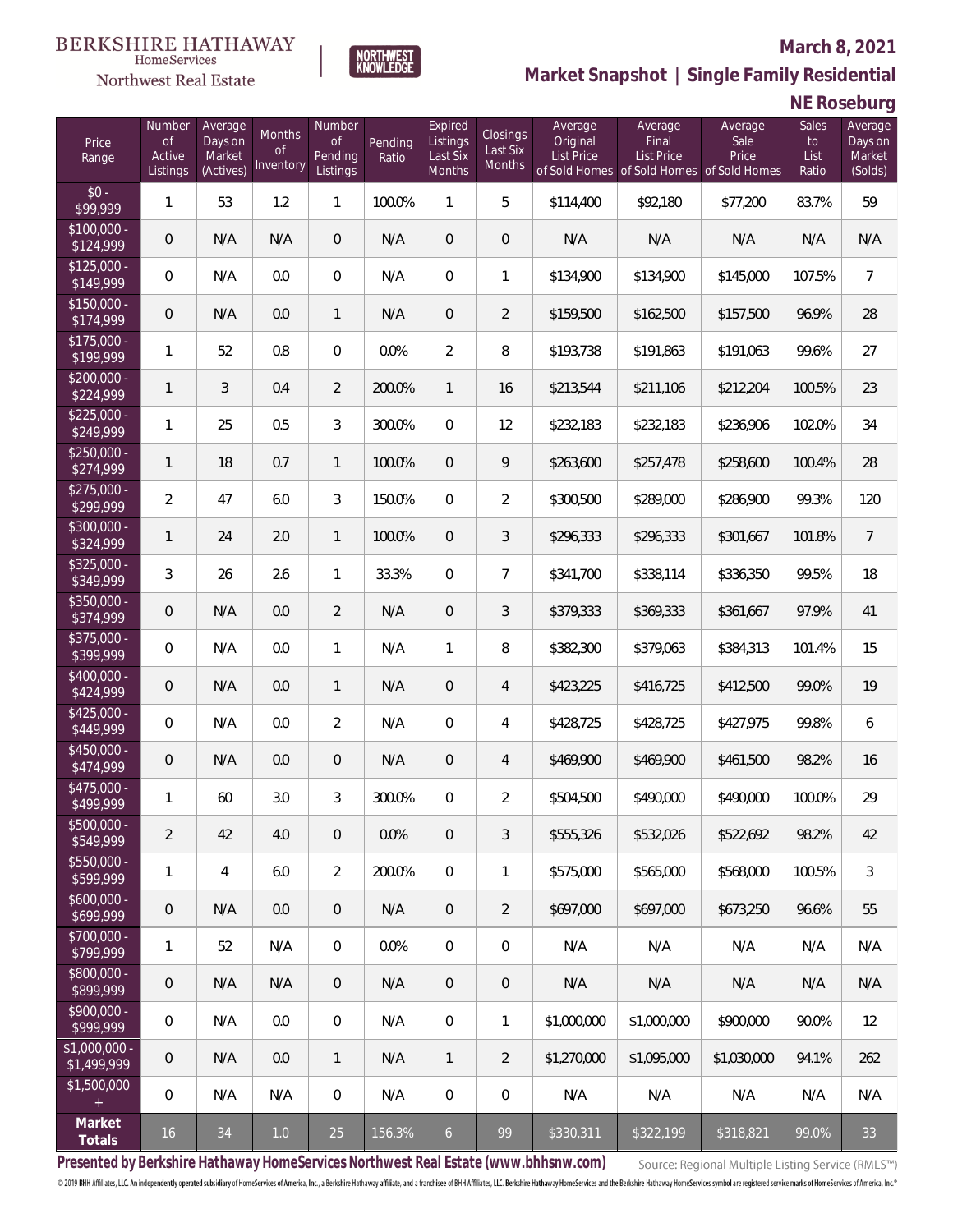

Northwest Real Estate

**Market Snapshot | Single Family Residential**

## **NW Roseburg**

| Price<br>Range                    | Number<br>$\circ f$<br>Active<br>Listings | Average<br>Days on<br>Market<br>(Actives) | Months<br>Οf<br>Inventory | Number<br>of<br>Pending<br>Listings | Pending<br>Ratio | Expired<br>Listings<br>Last Six<br>Months | Closings<br>Last Six<br>Months | Average<br>Original<br><b>List Price</b> | Average<br>Final<br>List Price | Average<br>Sale<br>Price<br>of Sold Homes of Sold Homes of Sold Homes | Sales<br>to<br>List<br>Ratio | Average<br>Days on<br>Market<br>(Solds) |
|-----------------------------------|-------------------------------------------|-------------------------------------------|---------------------------|-------------------------------------|------------------|-------------------------------------------|--------------------------------|------------------------------------------|--------------------------------|-----------------------------------------------------------------------|------------------------------|-----------------------------------------|
| $$0 -$<br>\$99,999                | 0                                         | N/A                                       | 0.0                       | $\overline{0}$                      | N/A              | 1                                         | $\overline{2}$                 | \$109,700                                | \$109,700                      | \$72,750                                                              | 66.3%                        | 34                                      |
| $$100,000 -$<br>\$124,999         | $\overline{0}$                            | N/A                                       | N/A                       | $\overline{0}$                      | N/A              | $\overline{0}$                            | $\overline{0}$                 | N/A                                      | N/A                            | N/A                                                                   | N/A                          | N/A                                     |
| $$125,000 -$<br>\$149,999         | 0                                         | N/A                                       | 0.0                       | $\overline{2}$                      | N/A              | $\mathbf{1}$                              | $\overline{2}$                 | \$208,450                                | \$182,100                      | \$144,000                                                             | 79.1%                        | 145                                     |
| $$150,000 -$<br>$\sqrt{$174,999}$ | $\mathbf{1}$                              | 13                                        | 3.0                       | $\mathbf{1}$                        | 100.0%           | $\overline{0}$                            | $\overline{2}$                 | \$172,000                                | \$167,000                      | \$162,000                                                             | 97.0%                        | 26                                      |
| $$175,000 -$<br>\$199,999         | $\mathbf{1}$                              | 16                                        | 2.0                       | $\mathbf{1}$                        | 100.0%           | $\overline{0}$                            | 3                              | \$181,167                                | \$181,167                      | \$185,167                                                             | 102.2%                       | 66                                      |
| $$200,000 -$<br>\$224,999         | $\overline{0}$                            | N/A                                       | 0.0                       | 1                                   | N/A              | $\overline{0}$                            | 3                              | \$217,667                                | \$216,833                      | \$217,833                                                             | 100.5%                       | 83                                      |
| $$225,000 -$<br>\$249,999         | $\mathbf{1}$                              | 20                                        | 1.2                       | 1                                   | 100.0%           | $\overline{0}$                            | 5                              | \$237,160                                | \$236,580                      | \$238,600                                                             | 100.9%                       | 33                                      |
| $$250,000 -$<br>\$274,999         | $\overline{0}$                            | N/A                                       | 0.0                       | 1                                   | N/A              | $\overline{0}$                            | $\overline{4}$                 | \$253,721                                | \$252,696                      | \$260,246                                                             | 103.0%                       | 20                                      |
| $$275,000 -$<br>\$299,999         | $\mathbf{1}$                              | 186                                       | 0.4                       | $\boldsymbol{0}$                    | 0.0%             | $\overline{2}$                            | 15                             | \$289,333                                | \$288,673                      | \$286,793                                                             | 99.3%                        | 37                                      |
| $$300,000 -$<br>\$324,999         | $\overline{0}$                            | N/A                                       | 0.0                       | $\boldsymbol{0}$                    | N/A              | $\overline{0}$                            | 9                              | \$356,089                                | \$325,289                      | \$315,833                                                             | 97.1%                        | 214                                     |
| $$325,000 -$<br>\$349,999         | 0                                         | N/A                                       | 0.0                       | 4                                   | N/A              | $\overline{0}$                            | 5                              | \$352,760                                | \$344,560                      | \$332,580                                                             | 96.5%                        | 46                                      |
| $$350,000 -$<br>\$374,999         | $\overline{0}$                            | N/A                                       | 0.0                       | 1                                   | N/A              | $\overline{2}$                            | 8                              | \$367,769                                | \$367,769                      | \$364,644                                                             | 99.2%                        | 6                                       |
| $$375,000 -$<br>\$399,999         | 1                                         | 8                                         | 0.9                       | 3                                   | 300.0%           | $\overline{0}$                            | $\overline{7}$                 | \$411,486                                | \$394,214                      | \$391,457                                                             | 99.3%                        | 26                                      |
| \$400,000 -<br>\$424,999          | $\overline{0}$                            | N/A                                       | 0.0                       | $\boldsymbol{0}$                    | N/A              | $\overline{0}$                            | $\overline{7}$                 | \$412,046                                | \$416,446                      | \$409,341                                                             | 98.3%                        | 49                                      |
| $$425,000 -$<br>\$449,999         | 1                                         | 68                                        | 3.0                       | $\boldsymbol{0}$                    | 0.0%             | $\overline{0}$                            | $\overline{2}$                 | \$432,000                                | \$432,000                      | \$432,000                                                             | 100.0%                       | 5                                       |
| \$450,000 -<br>\$474,999          | $\overline{2}$                            | 65                                        | 12.0                      | 1                                   | 50.0%            | $\mathbf{1}$                              | $\mathbf{1}$                   | \$459,900                                | \$459,900                      | \$466,100                                                             | 101.3%                       | 3                                       |
| \$475,000 -<br>\$499,999          | 1                                         | 10                                        | $6.0\,$                   | 0                                   | 0.0%             | 1                                         | 1                              | \$499,900                                | \$499,900                      | \$475,000                                                             | 95.0%                        | 32                                      |
| $$500,000 -$<br>\$549,999         | 0                                         | N/A                                       | 0.0                       | $\overline{0}$                      | N/A              | $\mathbf{1}$                              | 3                              | \$559,333                                | \$556,000                      | \$538,000                                                             | 96.8%                        | 195                                     |
| $$550,000 -$<br>\$599,999         | 1                                         | 20                                        | 1.2                       | $\mathbf{1}$                        | 100.0%           | $\overline{0}$                            | 5                              | \$584,780                                | \$568,780                      | \$563,400                                                             | 99.1%                        | 33                                      |
| $$600,000 -$<br>\$699,999         | $\mathbf{1}$                              | 5                                         | 0.7                       | $\overline{2}$                      | 200.0%           | $\overline{0}$                            | 9                              | \$672,911                                | \$661,800                      | \$633,083                                                             | 95.7%                        | 240                                     |
| \$700,000 -<br>\$799,999          | 0                                         | N/A                                       | 0.0                       | $\mathbf{1}$                        | N/A              | $\overline{1}$                            | 5                              | \$817,380                                | \$797,200                      | \$746,500                                                             | 93.6%                        | 114                                     |
| \$800,000 -<br>\$899,999          | $\mathbf 0$                               | N/A                                       | N/A                       | $\overline{2}$                      | N/A              | $\overline{1}$                            | $\overline{0}$                 | N/A                                      | N/A                            | N/A                                                                   | N/A                          | N/A                                     |
| \$900,000 -<br>\$999,999          | 1                                         | 115                                       | N/A                       | $\overline{0}$                      | 0.0%             | $\overline{2}$                            | 0                              | N/A                                      | N/A                            | N/A                                                                   | N/A                          | N/A                                     |
| $$1,000,000 -$<br>\$1,499,999     | $\mathbf 0$                               | N/A                                       | 0.0                       | $\overline{2}$                      | N/A              | $\overline{0}$                            | 2                              | \$1,400,000                              | \$1,287,500                    | \$1,079,000                                                           | 83.8%                        | 140                                     |
| \$1,500,000                       | $\overline{2}$                            | 141                                       | 12.0                      | $\overline{0}$                      | 0.0%             | $\mathbf 0$                               | $\mathbf{1}$                   | \$1,800,000                              | \$1,800,000                    | \$1,650,000                                                           | 91.7%                        | 91                                      |
| Market<br>Totals                  | 14                                        | 62                                        | 0.8                       | 24                                  | 171.4%           | 13                                        | 101                            | \$431,305                                | \$421,341                      | \$405,989                                                             | 96.4%                        | 82                                      |

**NORTHWEST**<br>KNOWLEDGE

**Presented by Berkshire Hathaway HomeServices Northwest Real Estate (www.bhhsnw.com)**

Source: Regional Multiple Listing Service (RMLS™)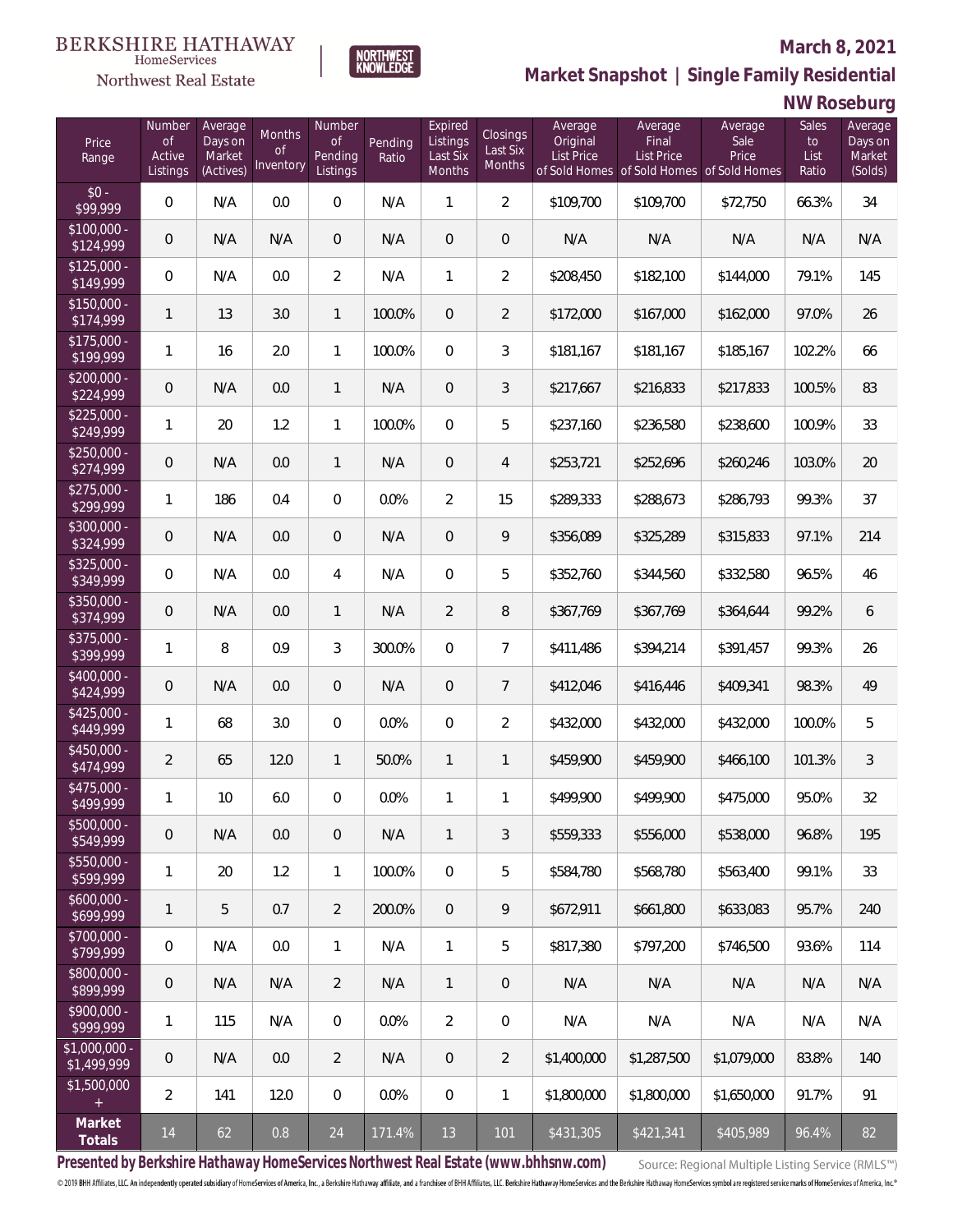#### **BERKSHIRE HATHAWAY**  $\label{lem:sevices} \textsc{Home} \textsc{Service} \textsc{s}$

NORTHWEST<br>KNOWLEDGE

Northwest Real Estate

# **Market Snapshot | Single Family Residential**

| SE Roseburg |  |
|-------------|--|
|-------------|--|

| Price<br>Range                | Number<br><b>of</b><br>Active<br>Listings | Average<br>Days on<br>Market<br>(Actives) | Months<br>Οf<br>Inventory | Number<br><b>of</b><br>Pending<br>Listings | Pending<br>Ratio | Expired<br>Listings<br>Last Six<br>Months | Closings<br>Last Six<br>Months | Average<br>Original<br><b>List Price</b> | Average<br>Final<br><b>List Price</b><br>of Sold Homes of Sold Homes of Sold Homes | Average<br>Sale<br>Price | Sales<br>to<br>List<br>Ratio | Average<br>Days on<br>Market<br>(Solds) |
|-------------------------------|-------------------------------------------|-------------------------------------------|---------------------------|--------------------------------------------|------------------|-------------------------------------------|--------------------------------|------------------------------------------|------------------------------------------------------------------------------------|--------------------------|------------------------------|-----------------------------------------|
| $$0 -$<br>\$99,999            | 0                                         | N/A                                       | 0.0                       | 1                                          | N/A              | $\overline{0}$                            | $\overline{2}$                 | \$70,000                                 | \$70,000                                                                           | \$64,250                 | 91.8%                        | 21                                      |
| $$100,000 -$<br>\$124,999     | 0                                         | N/A                                       | 0.0                       | $\mathbf{1}$                               | N/A              | $\overline{0}$                            | $\mathbf{1}$                   | \$175,000                                | \$175,000                                                                          | \$115,000                | 65.7%                        | 18                                      |
| $$125,000 -$<br>\$149,999     | $\boldsymbol{0}$                          | N/A                                       | 0.0                       | $\mathbf{1}$                               | N/A              | $\overline{0}$                            | 3                              | \$158,300                                | \$153,300                                                                          | \$139,667                | 91.1%                        | 83                                      |
| $$150,000 -$<br>\$174,999     | $\mathbf 0$                               | N/A                                       | 0.0                       | $\overline{2}$                             | N/A              | $\mathbf{1}$                              | 4                              | \$168,225                                | \$165,725                                                                          | \$166,961                | 100.7%                       | 38                                      |
| $$175,000 -$<br>\$199,999     | $\mathbf{1}$                              | 413                                       | 0.9                       | $\overline{2}$                             | 200.0%           | $\overline{0}$                            | $\overline{7}$                 | \$187,629                                | \$186,900                                                                          | \$180,929                | 96.8%                        | 27                                      |
| $$200,000 -$<br>\$224,999     | $\mathbf 0$                               | N/A                                       | 0.0                       | 0                                          | N/A              | $\overline{0}$                            | $7\overline{ }$                | \$204,486                                | \$204,486                                                                          | \$208,719                | 102.1%                       | 40                                      |
| $$225,000 -$<br>\$249,999     | $\mathbf{1}$                              | 79                                        | 1.2                       | 5                                          | 500.0%           | $\overline{2}$                            | 5                              | \$256,860                                | \$252,860                                                                          | \$233,880                | 92.5%                        | 26                                      |
| $$250,000 -$<br>\$274,999     | $\overline{2}$                            | 6                                         | 1.7                       | 0                                          | 0.0%             | $\overline{0}$                            | $7^{\circ}$                    | \$266,943                                | \$264,514                                                                          | \$264,557                | 100.0%                       | 27                                      |
| $$275,000 -$<br>\$299,999     | $\mathbf{1}$                              | 31                                        | 1.2                       | $\overline{0}$                             | 0.0%             | $\overline{0}$                            | 5                              | \$283,080                                | \$283,080                                                                          | \$285,300                | 100.8%                       | 9                                       |
| $$300,000 -$<br>\$324,999     | $\mathbf 0$                               | N/A                                       | 0.0                       | $\mathbf{1}$                               | N/A              | $\overline{0}$                            | 3                              | \$324,633                                | \$309,800                                                                          | \$311,000                | 100.4%                       | 43                                      |
| $$325,000 -$<br>\$349,999     | 0                                         | N/A                                       | 0.0                       | $\overline{0}$                             | N/A              | $\overline{0}$                            | 3                              | \$357,633                                | \$347,633                                                                          | \$339,667                | 97.7%                        | 113                                     |
| \$350,000 -<br>\$374,999      | 0                                         | N/A                                       | 0.0                       | $\mathbf{1}$                               | N/A              | $\overline{0}$                            | $\mathbf{1}$                   | \$399,000                                | \$382,000                                                                          | \$364,000                | 95.3%                        | 157                                     |
| $$375,000 -$<br>\$399,999     | $\mathbf{1}$                              | 5                                         | 6.0                       | $\overline{0}$                             | 0.0%             | $\overline{0}$                            | $\mathbf{1}$                   | \$410,000                                | \$395,000                                                                          | \$395,000                | 100.0%                       | 32                                      |
| $$400,000 -$<br>\$424,999     | 0                                         | N/A                                       | 0.0                       | $\overline{0}$                             | N/A              | $\overline{0}$                            | $\mathbf{1}$                   | \$415,000                                | \$415,000                                                                          | \$405,000                | 97.6%                        | 23                                      |
| $$425,000 -$<br>\$449,999     | 0                                         | N/A                                       | 0.0                       | 0                                          | N/A              | $\overline{0}$                            | $\overline{2}$                 | \$449,450                                | \$449,450                                                                          | \$432,500                | 96.2%                        | 22                                      |
| \$450,000 -<br>\$474,999      | 0                                         | N/A                                       | N/A                       | 0                                          | N/A              | $\overline{0}$                            | 0                              | N/A                                      | N/A                                                                                | N/A                      | N/A                          | N/A                                     |
| \$475,000 -<br>\$499,999      | $\mathbf{1}$                              | 40                                        | N/A                       | 0                                          | 0.0%             | 0                                         | 0                              | N/A                                      | N/A                                                                                | N/A                      | N/A                          | N/A                                     |
| $$500,000 -$<br>\$549,999     | 0                                         | N/A                                       | N/A                       | 0                                          | N/A              | $\mathbf 0$                               | $\theta$                       | N/A                                      | N/A                                                                                | N/A                      | N/A                          | N/A                                     |
| $$550,000 -$<br>\$599,999     | $\boldsymbol{0}$                          | N/A                                       | N/A                       | $\mathbf{1}$                               | N/A              | $\mathbf 0$                               | $\mathbf 0$                    | N/A                                      | N/A                                                                                | N/A                      | N/A                          | N/A                                     |
| $$600,000 -$<br>\$699,999     | 0                                         | N/A                                       | N/A                       | $\overline{0}$                             | N/A              | $\overline{0}$                            | $\mathbf 0$                    | N/A                                      | N/A                                                                                | N/A                      | N/A                          | N/A                                     |
| \$700,000 -<br>\$799,999      | $\boldsymbol{0}$                          | N/A                                       | N/A                       | $\overline{0}$                             | N/A              | $\mathbf 0$                               | $\boldsymbol{0}$               | N/A                                      | N/A                                                                                | N/A                      | N/A                          | N/A                                     |
| \$800,000 -<br>\$899,999      | 0                                         | N/A                                       | N/A                       | $\overline{0}$                             | N/A              | $\mathbf 0$                               | $\mathbf 0$                    | N/A                                      | N/A                                                                                | N/A                      | N/A                          | N/A                                     |
| \$900,000 -<br>\$999,999      | $\boldsymbol{0}$                          | N/A                                       | N/A                       | $\overline{0}$                             | N/A              | $\mathbf 0$                               | $\,0\,$                        | N/A                                      | N/A                                                                                | N/A                      | N/A                          | N/A                                     |
| $$1,000,000$ -<br>\$1,499,999 | $\mathbf 0$                               | N/A                                       | N/A                       | $\mathbf 0$                                | N/A              | $\overline{0}$                            | $\,0\,$                        | N/A                                      | N/A                                                                                | N/A                      | N/A                          | N/A                                     |
| \$1,500,000<br>$\pm$          | 0                                         | N/A                                       | N/A                       | $\overline{0}$                             | N/A              | $\mathbf 0$                               | $\,0\,$                        | N/A                                      | N/A                                                                                | N/A                      | N/A                          | N/A                                     |
| Market<br>Totals              | $\overline{7}$                            | 83                                        | 0.8                       | 15                                         | 214.3%           | $\mathfrak{Z}$                            | 52                             | \$248,954                                | \$245,615                                                                          | \$240,128                | 97.8%                        | 39                                      |

**Presented by Berkshire Hathaway HomeServices Northwest Real Estate (www.bhhsnw.com)**

Source: Regional Multiple Listing Service (RMLS™)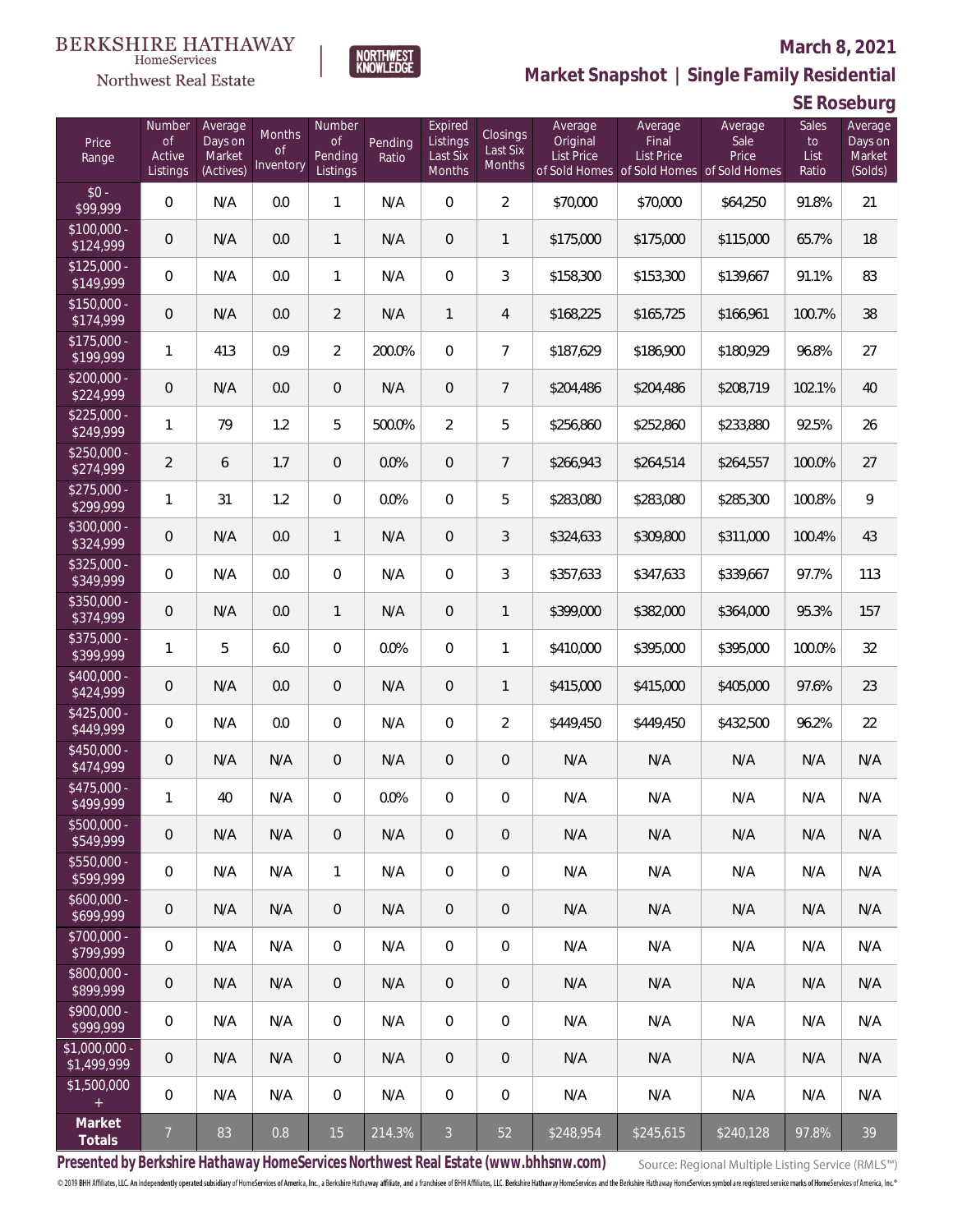**SW Roseburg**



**Market Snapshot | Single Family Residential**

#### $\label{lem:sevices} \textsc{Home} \textsc{Service} \textsc{s}$ Northwest Real Estate

| Price<br>Range                | Number<br><b>of</b><br>Active<br>Listings | Average<br>Days on<br>Market<br>(Actives) | Months<br>0f<br>Inventory | Number<br>$\mathop{\rm of}$<br>Pending<br>Listings | Pending<br>Ratio | Expired<br>Listings<br>Last Six<br>Months | Closings<br>Last Six<br>Months | Average<br>Original<br><b>List Price</b> | Average<br>Final<br>List Price<br>of Sold Homes of Sold Homes of Sold Homes | Average<br>Sale<br>Price | Sales<br>to<br>List<br>Ratio | Average<br>Days on<br>Market<br>(Solds) |
|-------------------------------|-------------------------------------------|-------------------------------------------|---------------------------|----------------------------------------------------|------------------|-------------------------------------------|--------------------------------|------------------------------------------|-----------------------------------------------------------------------------|--------------------------|------------------------------|-----------------------------------------|
| $$0 -$<br>\$99,999            | $\overline{0}$                            | N/A                                       | N/A                       | 0                                                  | N/A              | 0                                         | $\overline{0}$                 | N/A                                      | N/A                                                                         | N/A                      | N/A                          | N/A                                     |
| $$100,000 -$<br>\$124,999     | $\overline{0}$                            | N/A                                       | 0.0                       | $\boldsymbol{0}$                                   | N/A              | $\overline{0}$                            | $\mathbf{1}$                   | \$105,000                                | \$105,000                                                                   | \$109,500                | 104.3%                       | 6                                       |
| $$125,000 -$<br>\$149,999     | $\overline{0}$                            | N/A                                       | N/A                       | $\boldsymbol{0}$                                   | N/A              | $\overline{0}$                            | 0                              | N/A                                      | N/A                                                                         | N/A                      | N/A                          | N/A                                     |
| $$150,000 -$<br>\$174,999     | $\overline{0}$                            | N/A                                       | 0.0                       | $\boldsymbol{0}$                                   | N/A              | $\overline{0}$                            | $\mathbf{1}$                   | \$179,900                                | \$159,900                                                                   | \$161,720                | 101.1%                       | 90                                      |
| $$175,000 -$<br>\$199,999     | $\mathbf 0$                               | N/A                                       | 0.0                       | 1                                                  | N/A              | 1                                         | $\overline{7}$                 | \$201,771                                | \$198,200                                                                   | \$190,500                | 96.1%                        | 17                                      |
| $$200,000 -$<br>\$224,999     | $\overline{0}$                            | N/A                                       | 0.0                       | 2                                                  | N/A              | $\mathbf{1}$                              | 6                              | \$210,900                                | \$214,900                                                                   | \$213,675                | 99.4%                        | 35                                      |
| $$225,000 -$<br>\$249,999     | 1                                         | $\overline{7}$                            | 0.5                       | 4                                                  | 400.0%           | $\overline{0}$                            | 13                             | \$236,238                                | \$235,469                                                                   | \$237,492                | 100.9%                       | 15                                      |
| $$250,000 -$<br>\$274,999     | $\overline{0}$                            | N/A                                       | 0.0                       | 3                                                  | N/A              | $\overline{0}$                            | 9                              | \$261,044                                | \$261,044                                                                   | \$263,478                | 100.9%                       | 6                                       |
| $$275,000 -$<br>\$299,999     | $\overline{0}$                            | N/A                                       | 0.0                       | 3                                                  | N/A              | $\overline{2}$                            | 6                              | \$279,783                                | \$278,950                                                                   | \$285,467                | 102.3%                       | 44                                      |
| \$300,000 -<br>\$324,999      | $\theta$                                  | N/A                                       | 0.0                       | $\theta$                                           | N/A              | $\overline{0}$                            | 4                              | \$309,700                                | \$307,200                                                                   | \$308,475                | 100.4%                       | 26                                      |
| $$325,000 -$<br>\$349,999     | $\overline{0}$                            | N/A                                       | 0.0                       | 1                                                  | N/A              | $\overline{0}$                            | 4                              | \$332,475                                | \$341,200                                                                   | \$340,975                | 99.9%                        | 6                                       |
| \$350,000 -<br>\$374,999      | $\overline{0}$                            | N/A                                       | 0.0                       | 3                                                  | N/A              | $\overline{0}$                            | $\mathbf{1}$                   | \$373,900                                | \$373,900                                                                   | \$369,000                | 98.7%                        | $\overline{7}$                          |
| \$375,000 -<br>\$399,999      | 1                                         | 27                                        | 1.5                       | $\mathbf{1}$                                       | 100.0%           | $\mathbf{1}$                              | 4                              | \$383,000                                | \$380,500                                                                   | \$387,875                | 101.9%                       | 14                                      |
| $$400,000 -$<br>\$424,999     | $\overline{0}$                            | N/A                                       | N/A                       | $\overline{2}$                                     | N/A              | $\overline{0}$                            | $\mathbf 0$                    | N/A                                      | N/A                                                                         | N/A                      | N/A                          | N/A                                     |
| $$425,000 -$<br>\$449,999     | $\mathbf 0$                               | N/A                                       | 0.0                       | $\boldsymbol{0}$                                   | N/A              | $\overline{0}$                            | $\mathfrak{Z}$                 | \$463,167                                | \$454,833                                                                   | \$440,500                | 96.8%                        | 111                                     |
| \$450,000 -<br>\$474,999      | $\overline{0}$                            | N/A                                       | 0.0                       | $\mathbf{1}$                                       | N/A              | $\overline{0}$                            | $\mathbf{1}$                   | \$469,244                                | \$469,244                                                                   | \$469,244                | 100.0%                       | $\mathbf 0$                             |
| \$475,000 -<br>\$499,999      | $\mathbf{1}$                              | 195                                       | 2.0                       | $\mathbf{1}$                                       | 100.0%           | 0                                         | 3                              | \$506,633                                | \$506,633                                                                   | \$491,633                | 97.0%                        | 18                                      |
| \$500,000 -<br>\$549,999      | 1                                         | 48                                        | 0.8                       | 0                                                  | 0.0%             | 0                                         | 8                              | \$534,100                                | \$532,713                                                                   | \$526,812                | 98.9%                        | 18                                      |
| \$550,000 -<br>\$599,999      | $\overline{2}$                            | 118                                       | 3.0                       | $\mathbf{1}$                                       | 50.0%            | $\overline{0}$                            | 4                              | \$588,600                                | \$581,075                                                                   | \$571,250                | 98.3%                        | 22                                      |
| $$600,000 -$<br>\$699,999     | $\overline{2}$                            | 56                                        | 6.0                       | $\mathbf{1}$                                       | 50.0%            | $\mathbf{1}$                              | $\overline{2}$                 | \$631,000                                | \$631,000                                                                   | \$631,000                | 100.0%                       | 57                                      |
| \$700,000 -<br>\$799,999      | $\mathbf 0$                               | N/A                                       | 0.0                       | 0                                                  | N/A              | 1                                         | $\mathbf{1}$                   | \$720,000                                | \$720,000                                                                   | \$720,000                | 100.0%                       | 0                                       |
| \$800,000 -<br>\$899,999      | $\mathsf{O}\xspace$                       | N/A                                       | 0.0                       | $\theta$                                           | N/A              | 0                                         | $\mathbf{1}$                   | \$925,000                                | \$925,000                                                                   | \$885,000                | 95.7%                        | 83                                      |
| \$900,000 -<br>\$999,999      | $\mathbf 0$                               | N/A                                       | N/A                       | $\boldsymbol{0}$                                   | N/A              | 0                                         | $\mathbf{0}$                   | N/A                                      | N/A                                                                         | N/A                      | N/A                          | N/A                                     |
| $$1,000,000 -$<br>\$1,499,999 | $\overline{0}$                            | N/A                                       | N/A                       | $\mathbf{1}$                                       | N/A              | 0                                         | 0                              | N/A                                      | N/A                                                                         | N/A                      | N/A                          | N/A                                     |
| \$1,500,000<br>$+$            | $\overline{2}$                            | 567                                       | N/A                       | $\boldsymbol{0}$                                   | 0.0%             | $\boldsymbol{0}$                          | 0                              | N/A                                      | N/A                                                                         | N/A                      | N/A                          | N/A                                     |
| Market<br>Totals              | 10 <sup>°</sup>                           | 176                                       | 0.8                       | 25                                                 | 250.0%           | 7 <sup>7</sup>                            | 79                             | \$347,460                                | \$346,355                                                                   | \$344,414                | 99.4%                        | 25                                      |

**Presented by Berkshire Hathaway HomeServices Northwest Real Estate (www.bhhsnw.com)**

Source: Regional Multiple Listing Service (RMLS™)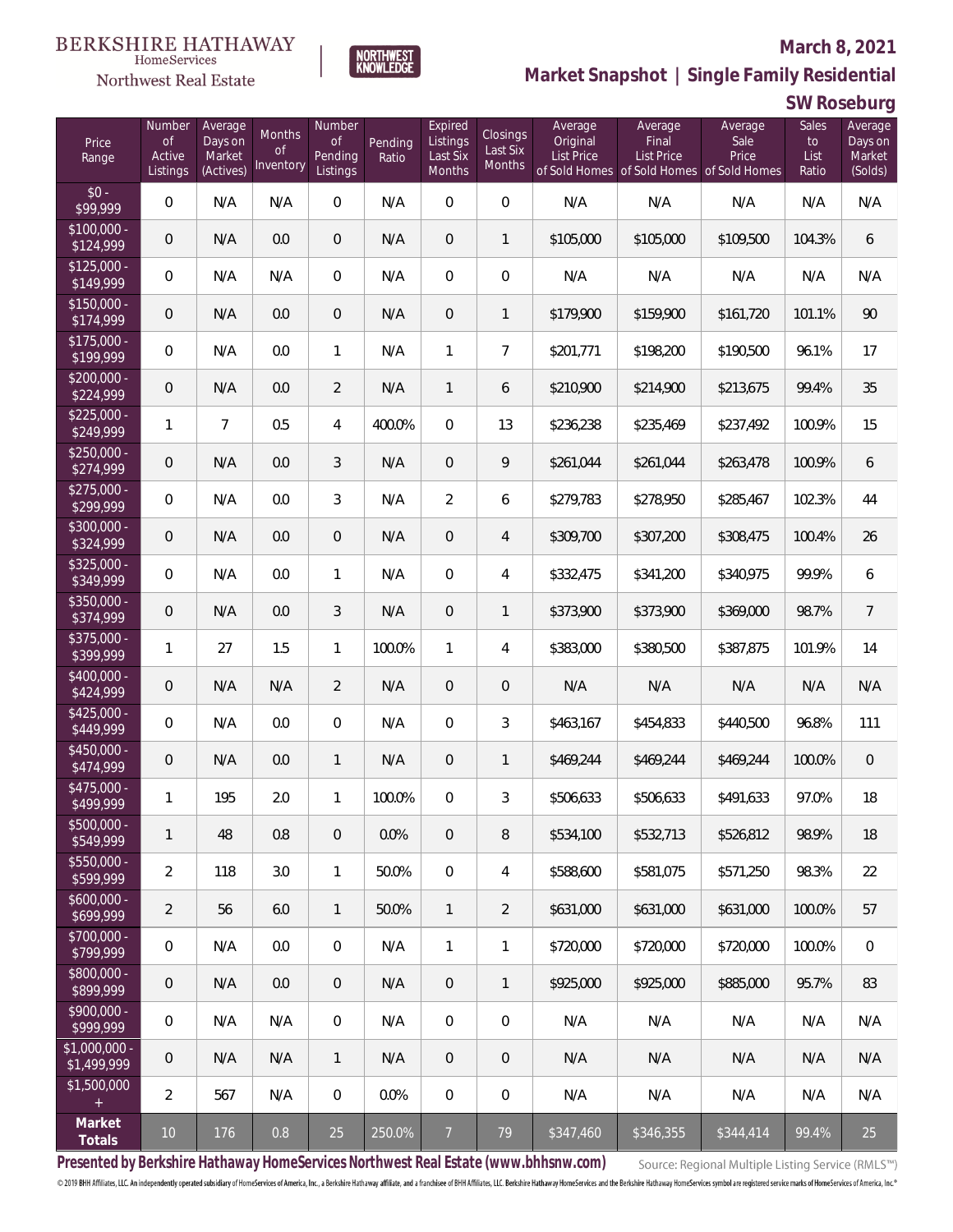#### **BERKSHIRE HATHAWAY** HomeServices

### Northwest Real Estate

#### **March 8, 2021**



### **Market Snapshot | Single Family Residential**

**Glide**

| Price<br>Range                    | Number<br><b>of</b><br>Active<br>Listings | Average<br>Days on<br>Market<br>(Actives) | Months<br><b>of</b><br>Inventory | Number<br>of<br>Pending<br>Listings | Pending<br>Ratio | Expired<br>Listings<br>Last Six<br>Months | <b>Closings</b><br>Last Six<br><b>Months</b> | Average<br>Original<br><b>List Price</b> | Average<br>Final<br><b>List Price</b><br>of Sold Homes of Sold Homes of Sold Homes | Average<br>Sale<br>Price | Sales<br>to<br>List<br>Ratio | Average<br>Days on<br>Market<br>(Solds) |
|-----------------------------------|-------------------------------------------|-------------------------------------------|----------------------------------|-------------------------------------|------------------|-------------------------------------------|----------------------------------------------|------------------------------------------|------------------------------------------------------------------------------------|--------------------------|------------------------------|-----------------------------------------|
| $$0 -$<br>\$99,999                | $\boldsymbol{0}$                          | N/A                                       | N/A                              | 0                                   | N/A              | $\mathbf 0$                               | $\boldsymbol{0}$                             | N/A                                      | N/A                                                                                | N/A                      | N/A                          | N/A                                     |
| $$100,000 -$<br>$\sqrt{$124,999}$ | 0                                         | N/A                                       | 0.0                              | 0                                   | N/A              | $\overline{0}$                            | $\overline{2}$                               | \$137,200                                | \$137,200                                                                          | \$115,000                | 83.8%                        | 34                                      |
| $$125,000 -$<br>$\sqrt{149,999}$  | $\mathbf 0$                               | N/A                                       | 0.0                              | $\overline{0}$                      | N/A              | $\boldsymbol{0}$                          | $\mathbf{1}$                                 | \$149,900                                | \$149,900                                                                          | \$149,900                | 100.0%                       | $\mathbf 0$                             |
| $$150,000 -$<br>\$174,999         | 0                                         | N/A                                       | 0.0                              | 0                                   | N/A              | $\overline{0}$                            | $\mathbf{1}$                                 | \$169,900                                | \$169,900                                                                          | \$164,000                | 96.5%                        | 6                                       |
| $$175,000 -$<br>\$199,999         | $\boldsymbol{0}$                          | N/A                                       | N/A                              | $\mathbf{1}$                        | N/A              | $\mathbf 0$                               | $\boldsymbol{0}$                             | N/A                                      | N/A                                                                                | N/A                      | N/A                          | N/A                                     |
| $$200,000 -$<br>\$224,999         | $\mathbf 0$                               | N/A                                       | N/A                              | 0                                   | N/A              | $\boldsymbol{0}$                          | $\theta$                                     | N/A                                      | N/A                                                                                | N/A                      | N/A                          | N/A                                     |
| $$225,000 -$<br>\$249,999         | $\boldsymbol{0}$                          | N/A                                       | 0.0                              | $\overline{2}$                      | N/A              | $\boldsymbol{0}$                          | $\overline{2}$                               | \$244,500                                | \$241,950                                                                          | \$238,000                | 98.4%                        | 59                                      |
| $\sqrt{$250,000}$ -<br>\$274,999  | $\mathbf 0$                               | N/A                                       | 0.0                              | 0                                   | N/A              | $\overline{2}$                            | 3                                            | \$269,633                                | \$266,300                                                                          | \$267,967                | 100.6%                       | 12                                      |
| $$275,000 -$<br>\$299,999         | $\boldsymbol{0}$                          | N/A                                       | N/A                              | 1                                   | N/A              | $\mathbf 0$                               | $\boldsymbol{0}$                             | N/A                                      | N/A                                                                                | N/A                      | N/A                          | N/A                                     |
| $$300,000 -$<br>\$324,999         | $\mathbf 0$                               | N/A                                       | 0.0                              | $\mathbf{1}$                        | N/A              | $\mathbf 0$                               | 4                                            | \$311,100                                | \$313,600                                                                          | \$310,975                | 99.2%                        | 29                                      |
| $$325,000 -$<br>\$349,999         | $\boldsymbol{0}$                          | N/A                                       | 0.0                              | $\overline{0}$                      | N/A              | $\overline{0}$                            | 3                                            | \$333,333                                | \$333,333                                                                          | \$330,000                | 99.0%                        | 19                                      |
| $$350,000 -$<br>\$374,999         | $\mathbf{1}$                              | 181                                       | 6.0                              | 1                                   | 100.0%           | $\mathbf 0$                               | $\mathbf{1}$                                 | \$339,900                                | \$339,900                                                                          | \$350,000                | 103.0%                       | 3                                       |
| $$375,000 -$<br>\$399,999         | $\mathbf{1}$                              | 18                                        | 2.0                              | $\overline{2}$                      | 200.0%           | 3                                         | 3                                            | \$409,833                                | \$387,833                                                                          | \$391,333                | 100.9%                       | 47                                      |
| $$400,000 -$<br>\$424,999         | $\mathbf 0$                               | N/A                                       | 0.0                              | 0                                   | N/A              | $\boldsymbol{0}$                          | 3                                            | \$426,267                                | \$419,600                                                                          | \$414,000                | 98.7%                        | 40                                      |
| $$425,000 -$<br>\$449,999         | $\boldsymbol{0}$                          | N/A                                       | N/A                              | 1                                   | N/A              | $\mathbf{1}$                              | $\mathbf 0$                                  | N/A                                      | N/A                                                                                | N/A                      | N/A                          | N/A                                     |
| $$450,000 -$<br>\$474,999         | $\mathbf{1}$                              | $\overline{4}$                            | 6.0                              | $\overline{2}$                      | 200.0%           | $\mathbf 0$                               | $\mathbf{1}$                                 | \$454,900                                | \$454,900                                                                          | \$454,900                | 100.0%                       | 9                                       |
| \$475,000 -<br>\$499,999          | $\boldsymbol{0}$                          | N/A                                       | 0.0                              | 1                                   | N/A              | 0                                         | 4                                            | \$490,750                                | \$490,750                                                                          | \$482,500                | 98.3%                        | 54                                      |
| $$500,000 -$<br>\$549,999         | $\mathbf 0$                               | N/A                                       | 0.0                              | 1                                   | N/A              | $\mathbf 0$                               | $\overline{2}$                               | \$539,950                                | \$539,950                                                                          | \$532,500                | 98.6%                        | 11                                      |
| $$550,000 -$<br>\$599,999         | $\boldsymbol{0}$                          | N/A                                       | N/A                              | $\mathbf{1}$                        | N/A              | $\overline{0}$                            | $\mathbf 0$                                  | N/A                                      | N/A                                                                                | N/A                      | N/A                          | N/A                                     |
| $$600,000 -$<br>\$699,999         | 1                                         | 675                                       | 6.0                              | $\mathbf 0$                         | 0.0%             | $\mathbf 0$                               | $\mathbf{1}$                                 | \$699,900                                | \$699,900                                                                          | \$699,900                | 100.0%                       | 5                                       |
| \$700,000 -<br>\$799,999          | 1                                         | 69                                        | 2.0                              | $\mathbf 0$                         | 0.0%             | $\mathbf 0$                               | 3                                            | \$779,667                                | \$741,333                                                                          | \$719,667                | 97.1%                        | 64                                      |
| \$800,000 -<br>\$899,999          | 1                                         | 28                                        | N/A                              | $\mathbf 0$                         | 0.0%             | $\overline{1}$                            | $\,0\,$                                      | N/A                                      | N/A                                                                                | N/A                      | N/A                          | N/A                                     |
| \$900,000 -<br>\$999,999          | 1                                         | 28                                        | N/A                              | $\mathbf 0$                         | 0.0%             | $\mathbf 0$                               | $\mathbf 0$                                  | N/A                                      | N/A                                                                                | N/A                      | N/A                          | N/A                                     |
| \$1,000,000 -<br>\$1,499,999      | $\overline{2}$                            | 243                                       | 6.0                              | $\mathbf{1}$                        | 50.0%            | $\mathbf 0$                               | $\overline{2}$                               | \$1,150,000                              | \$1,050,000                                                                        | \$1,051,250              | 100.1%                       | 97                                      |
| \$1,500,000<br>$\pm$              | 1                                         | 234                                       | N/A                              | $\mathbf 0$                         | 0.0%             | $\overline{2}$                            | $\mathbf 0$                                  | N/A                                      | N/A                                                                                | N/A                      | N/A                          | N/A                                     |
| Market<br>Totals                  | $10\,$                                    | 172                                       | $1.7$                            | 15                                  | 150.0%           | 9                                         | 36                                           | \$439,483                                | \$428,203                                                                          | \$423,194                | 98.8%                        | 36                                      |

**Presented by Berkshire Hathaway HomeServices Northwest Real Estate (www.bhhsnw.com)**

Source: Regional Multiple Listing Service (RMLS™)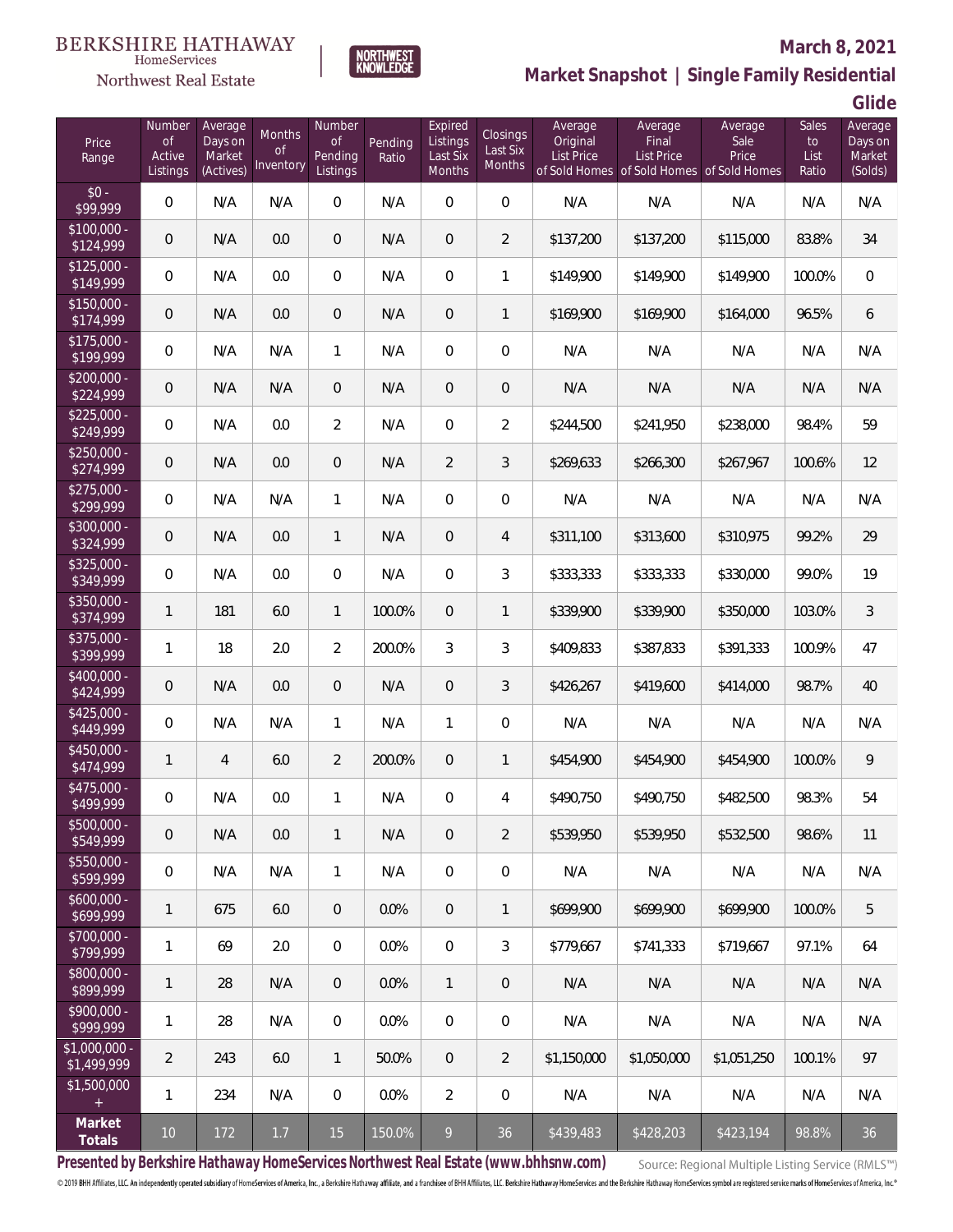#### **BERKSHIRE HATHAWAY**  $\label{lem:sevices} \textsc{Home} \textsc{Service} \textsc{s}$

## Northwest Real Estate



# **Market Snapshot | Single Family Residential**

**Sutherlin**

**March 8, 2021**

| Price<br>Range                | Number<br><b>of</b><br>Active<br>Listings | Average<br>Days on<br>Market<br>(Actives) | Months<br>Οf<br>Inventory | Number<br><b>of</b><br>Pending<br>Listings | Pending<br>Ratio | Expired<br>Listings<br>Last Six<br>Months | <b>Closings</b><br>Last Six<br>Months | Average<br>Original<br><b>List Price</b> | Average<br>Final<br>List Price<br>of Sold Homes of Sold Homes of Sold Homes | Average<br>Sale<br>Price | Sales<br>to<br>List<br>Ratio | Average<br>Days on<br>Market<br>(Solds) |
|-------------------------------|-------------------------------------------|-------------------------------------------|---------------------------|--------------------------------------------|------------------|-------------------------------------------|---------------------------------------|------------------------------------------|-----------------------------------------------------------------------------|--------------------------|------------------------------|-----------------------------------------|
| $$0 -$<br>\$99,999            | $\overline{0}$                            | N/A                                       | 0.0                       | 1                                          | N/A              | $\Omega$                                  | 5                                     | \$79,000                                 | \$78,180                                                                    | \$75,450                 | 96.5%                        | 25                                      |
| $$100,000 -$<br>\$124,999     | $\overline{0}$                            | N/A                                       | 0.0                       | $\boldsymbol{0}$                           | N/A              | $\overline{0}$                            | $\overline{4}$                        | \$128,575                                | \$125,575                                                                   | \$117,500                | 93.6%                        | 83                                      |
| $$125,000 -$<br>\$149,999     | $\overline{2}$                            | 228                                       | 2.4                       | 1                                          | 50.0%            | $\overline{0}$                            | 5                                     | \$141,980                                | \$141,980                                                                   | \$132,200                | 93.1%                        | $\overline{7}$                          |
| $$150,000 -$<br>\$174,999     | $\mathbf{1}$                              | 24                                        | 1.2                       | 1                                          | 100.0%           | $\mathbf{1}$                              | 5                                     | \$161,000                                | \$161,960                                                                   | \$161.980                | 100.0%                       | 66                                      |
| $$175,000 -$<br>\$199,999     | 1                                         | 27                                        | 0.9                       | $\mathbf{1}$                               | 100.0%           | $\mathbf{1}$                              | $\overline{7}$                        | \$190,386                                | \$188,957                                                                   | \$186,414                | 98.7%                        | 26                                      |
| $$200,000 -$<br>\$224,999     | $\overline{2}$                            | 55                                        | 1.5                       | $\overline{0}$                             | 0.0%             | $\mathbf{1}$                              | 8                                     | \$214,363                                | \$210,488                                                                   | \$211,625                | 100.5%                       | 12                                      |
| $$225,000 -$<br>\$249,999     | 1                                         | 110                                       | 0.5                       | 4                                          | 400.0%           | $\overline{0}$                            | 11                                    | \$236,699                                | \$234,335                                                                   | \$232,082                | 99.0%                        | 22                                      |
| $$250,000 -$<br>\$274,999     | $\overline{0}$                            | N/A                                       | 0.0                       | 6                                          | N/A              | $\mathbf{1}$                              | 14                                    | \$263,543                                | \$261,993                                                                   | \$262,200                | 100.1%                       | 25                                      |
| $$275,000 -$<br>\$299,999     | 1                                         | 3                                         | 0.6                       | 9                                          | 900.0%           | $\overline{2}$                            | 10                                    | \$295,650                                | \$287,650                                                                   | \$289,970                | 100.8%                       | 16                                      |
| $$300,000 -$<br>\$324,999     | $\mathbf{1}$                              | $\mathbf{1}$                              | 0.5                       | $\overline{a}$                             | 200.0%           | $\overline{0}$                            | 13                                    | \$306,992                                | \$302,538                                                                   | \$309,302                | 102.2%                       | 30                                      |
| \$325,000 -<br>\$349,999      | 0                                         | N/A                                       | 0.0                       | 1                                          | N/A              | $\mathbf{1}$                              | $\overline{7}$                        | \$343,914                                | \$342,486                                                                   | \$338,643                | 98.9%                        | 40                                      |
| \$350,000 -<br>\$374,999      | $\mathbf 0$                               | N/A                                       | 0.0                       | 4                                          | N/A              | $\mathbf{1}$                              | $\overline{2}$                        | \$379,950                                | \$371,950                                                                   | \$371,950                | 100.0%                       | 53                                      |
| $$375,000 -$<br>\$399,999     | $\overline{2}$                            | 678                                       | 2.4                       | 1                                          | 50.0%            | 6                                         | 5                                     | \$402,740                                | \$400,140                                                                   | \$386,580                | 96.6%                        | 119                                     |
| \$400,000 -<br>\$424,999      | 0                                         | N/A                                       | N/A                       | $\overline{0}$                             | N/A              | 3                                         | $\overline{0}$                        | N/A                                      | N/A                                                                         | N/A                      | N/A                          | N/A                                     |
| $$425,000 -$<br>\$449,999     | $\overline{a}$                            | 6                                         | 12.0                      | 3                                          | 150.0%           | $\mathbf{1}$                              | 1                                     | \$435,000                                | \$435,000                                                                   | \$425,000                | 97.7%                        | 14                                      |
| $$450,000 -$<br>\$474,999     | $\overline{0}$                            | N/A                                       | 0.0                       | $\overline{0}$                             | N/A              | $\overline{0}$                            | $\mathbf{1}$                          | \$499,900                                | \$474,900                                                                   | \$465,000                | 97.9%                        | 161                                     |
| $$475,000 -$<br>\$499,999     | 1                                         | 61                                        | 3.0                       | 0                                          | 0.0%             | $\overline{0}$                            | $\overline{2}$                        | \$494,000                                | \$494,000                                                                   | \$497,250                | 100.7%                       | 13                                      |
| $$500,000 -$<br>\$549,999     | $\mathbf 0$                               | N/A                                       | 0.0                       | $\mathbf{1}$                               | N/A              | $\overline{0}$                            | $\mathbf{1}$                          | \$550,000                                | \$530,000                                                                   | \$515,000                | 97.2%                        | 85                                      |
| $$550,000 -$<br>\$599,999     | 0                                         | N/A                                       | 0.0                       | $\mathbf{1}$                               | N/A              | $\mathbf{1}$                              | $\overline{2}$                        | \$662,500                                | \$636,500                                                                   | \$562,500                | 88.4%                        | 122                                     |
| $$600,000 -$<br>\$699,999     | $\mathbf 0$                               | N/A                                       | 0.0                       | $\overline{0}$                             | N/A              | $\mathbf{0}$                              | $\overline{2}$                        | \$692,000                                | \$692,000                                                                   | \$647,500                | 93.6%                        | 165                                     |
| \$700,000 -<br>\$799,999      | $\overline{2}$                            | 182                                       | 4.0                       | $\overline{0}$                             | 0.0%             | $\overline{0}$                            | 3                                     | \$914,667                                | \$764,967                                                                   | \$721,300                | 94.3%                        | 304                                     |
| \$800,000 -<br>\$899,999      | $\mathsf{O}\xspace$                       | N/A                                       | N/A                       | $\overline{0}$                             | N/A              | $\mathbf{0}$                              | $\overline{0}$                        | N/A                                      | N/A                                                                         | N/A                      | N/A                          | N/A                                     |
| \$900,000 -<br>\$999,999      | 0                                         | N/A                                       | 0.0                       | $\overline{0}$                             | N/A              | $\mathbf{1}$                              | $\mathbf{1}$                          | \$1,100,000                              | \$990,000                                                                   | \$950,000                | 96.0%                        | 166                                     |
| $$1,000,000 -$<br>\$1,499,999 | $\mathbf{1}$                              | 473                                       | N/A                       | $\overline{0}$                             | 0.0%             | $\overline{0}$                            | $\overline{0}$                        | N/A                                      | N/A                                                                         | N/A                      | N/A                          | N/A                                     |
| \$1,500,000<br>$+$            | 0                                         | N/A                                       | 0.0                       | $\boldsymbol{0}$                           | N/A              | $\mathbf{1}$                              | $\mathbf{1}$                          | \$6,900,000                              | \$6,900,000                                                                 | \$3,750,000              | 54.3%                        | 132                                     |
| Market<br>Totals              | 17                                        | 176                                       | 0.9                       | 36                                         | 211.8%           | 21                                        | 110                                   | \$361,994                                | \$353,513                                                                   | \$319,919                | 90.5%                        | 48                                      |

**Presented by Berkshire Hathaway HomeServices Northwest Real Estate (www.bhhsnw.com)**

Source: Regional Multiple Listing Service (RMLS™)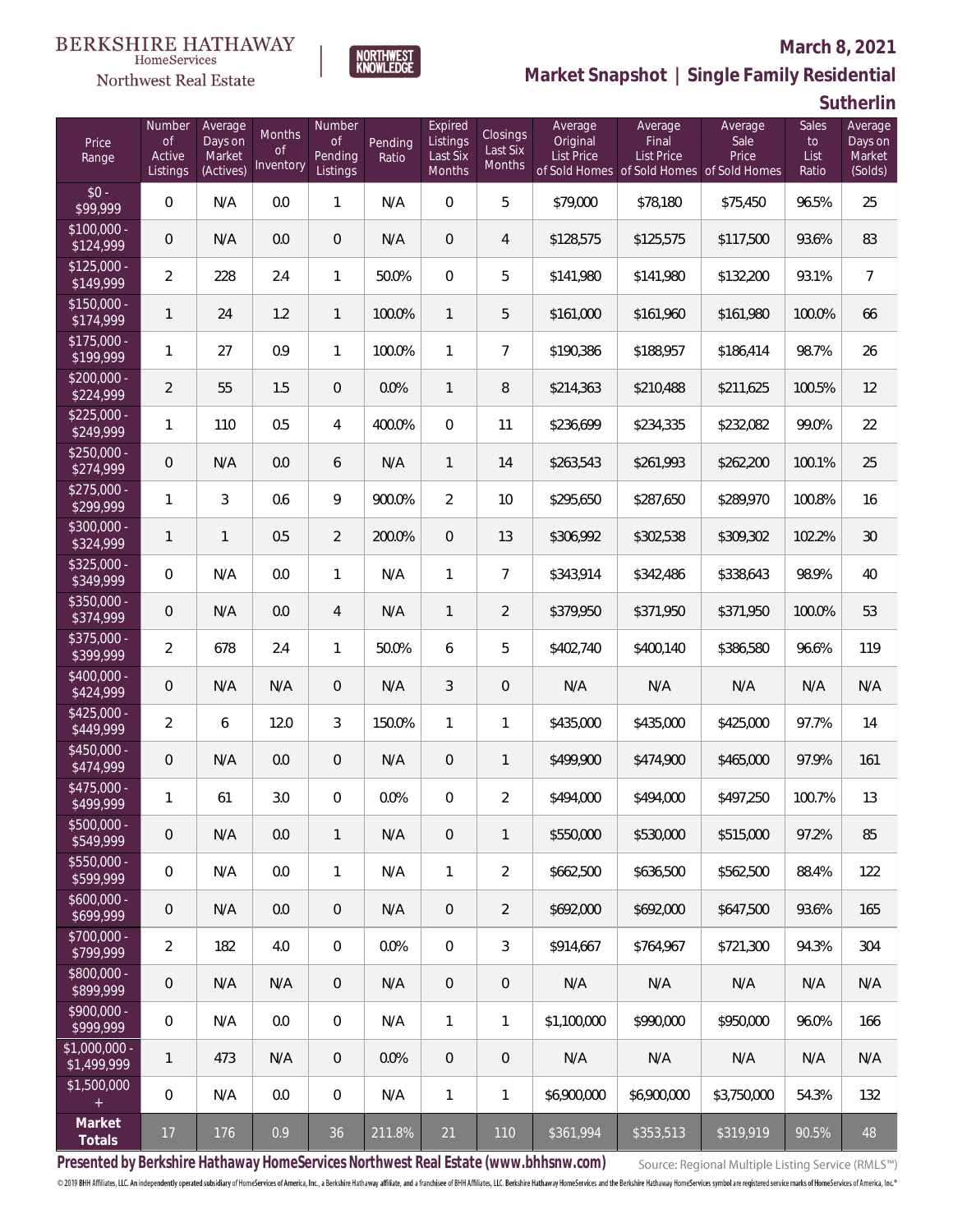#### BERKSHIRE HATHAWAY HomeServices



#### **March 8, 2021**

**Market Snapshot | Single Family Residential**

**Winston**

| Price<br>Range                | Number<br><b>of</b><br>Active<br>Listings | Average<br>Days on<br>Market<br>(Actives) | Months<br>0f<br>Inventory | Number<br>Οf<br>Pending<br>Listings | Pending<br>Ratio | Expired<br>Listings<br>Last Six<br>Months | Closings<br>Last Six<br><b>Months</b> | Average<br>Original<br><b>List Price</b> | Average<br>Final<br><b>List Price</b> | Average<br>Sale<br>Price<br>of Sold Homes of Sold Homes of Sold Homes | Sales<br>to<br>List<br>Ratio | Average<br>Days on<br>Market<br>(Solds) |
|-------------------------------|-------------------------------------------|-------------------------------------------|---------------------------|-------------------------------------|------------------|-------------------------------------------|---------------------------------------|------------------------------------------|---------------------------------------|-----------------------------------------------------------------------|------------------------------|-----------------------------------------|
| $$0 -$<br>\$99,999            | 0                                         | N/A                                       | 0.0                       | $\mathbf 0$                         | N/A              | $\overline{0}$                            | 1                                     | \$70,000                                 | \$70,000                              | \$70,000                                                              | 100.0%                       | $\mathbf{1}$                            |
| $$100,000 -$<br>\$124,999     | 1                                         | 70                                        | 3.0                       | $\mathbf{1}$                        | 100.0%           | $\overline{0}$                            | $\overline{2}$                        | \$142,200                                | \$142,200                             | \$120,000                                                             | 84.4%                        | 13                                      |
| $$125,000 -$<br>\$149,999     | 0                                         | N/A                                       | 0.0                       | $\overline{0}$                      | N/A              | $\mathbf{1}$                              | $\overline{2}$                        | \$144,000                                | \$140,750                             | \$126,000                                                             | 89.5%                        | 136                                     |
| $$150,000 -$<br>\$174,999     | $\overline{2}$                            | 30                                        | 4.0                       | $\mathbf{1}$                        | 50.0%            | $\overline{0}$                            | 3                                     | \$155,333                                | \$155,333                             | \$152,333                                                             | 98.1%                        | 23                                      |
| $$175,000 -$<br>\$199,999     | 1                                         | 272                                       | 0.8                       | $\mathbf{1}$                        | 100.0%           | 3                                         | 8                                     | \$182,350                                | \$182,975                             | \$189,250                                                             | 103.4%                       | 21                                      |
| $$200,000 -$<br>\$224,999     | 0                                         | N/A                                       | 0.0                       | 6                                   | N/A              | $\mathbf{0}$                              | 5                                     | \$212,760                                | \$207,760                             | \$213,220                                                             | 102.6%                       | 21                                      |
| $$225,000 -$<br>\$249,999     | 3                                         | 31                                        | 2.6                       | 6                                   | 200.0%           | $\mathbf{0}$                              | $\overline{7}$                        | \$239,671                                | \$237,943                             | \$238,100                                                             | 100.1%                       | 24                                      |
| $$250,000 -$<br>\$274,999     | $\overline{2}$                            | 45                                        | 1.0                       | 3                                   | 150.0%           | $\overline{0}$                            | 12                                    | \$263,725                                | \$260,967                             | \$260,675                                                             | 99.9%                        | 46                                      |
| $$275,000 -$<br>\$299,999     | 3                                         | 158                                       | 1.8                       | $\overline{2}$                      | 66.7%            | $\mathbf{0}$                              | 10                                    | \$286,365                                | \$283,910                             | \$285,860                                                             | 100.7%                       | 16                                      |
| $$300.000 -$<br>\$324,999     | 0                                         | N/A                                       | 0.0                       | $\overline{2}$                      | N/A              | $\overline{0}$                            | 6                                     | \$314,617                                | \$311,283                             | \$309,550                                                             | 99.4%                        | 21                                      |
| $$325,000 -$<br>\$349,999     | 1                                         | 1,062                                     | 0.8                       | $\mathbf{1}$                        | 100.0%           | 3                                         | $\, 8$                                | \$341,800                                | \$339,425                             | \$336,688                                                             | 99.2%                        | 53                                      |
| $$350.000 -$<br>\$374,999     | 0                                         | N/A                                       | 0.0                       | $\theta$                            | N/A              | 4                                         | $\overline{2}$                        | \$357,450                                | \$357,450                             | \$360,000                                                             | 100.7%                       | $\sqrt{3}$                              |
| $$375,000 -$<br>\$399,999     | 2                                         | 451                                       | 6.0                       | $\overline{2}$                      | 100.0%           | $\mathbf{0}$                              | $\overline{2}$                        | \$417,450                                | \$399,450                             | \$387,300                                                             | 97.0%                        | 385                                     |
| $$400.000 -$<br>\$424,999     | 0                                         | N/A                                       | N/A                       | $\theta$                            | N/A              | $\overline{0}$                            | $\theta$                              | N/A                                      | N/A                                   | N/A                                                                   | N/A                          | N/A                                     |
| $$425.000 -$<br>\$449,999     | 0                                         | N/A                                       | 0.0                       | 0                                   | N/A              | 3                                         | $\mathbf{1}$                          | \$450,000                                | \$450,000                             | \$430,000                                                             | 95.6%                        | 371                                     |
| $$450.000 -$<br>\$474,999     | 0                                         | N/A                                       | N/A                       | $\theta$                            | N/A              | $\overline{0}$                            | $\mathbf 0$                           | N/A                                      | N/A                                   | N/A                                                                   | N/A                          | N/A                                     |
| \$475,000 -<br>\$499,999      | 0                                         | N/A                                       | $0.0\,$                   | 0                                   | N/A              | 0                                         | 4                                     | \$493,500                                | \$493,500                             | \$486,000                                                             | 98.5%                        | 16                                      |
| $$500,000 -$<br>\$549,999     | 0                                         | N/A                                       | 0.0                       | $\overline{0}$                      | N/A              | $\overline{0}$                            | $\mathfrak{Z}$                        | \$481,667                                | \$481.667                             | \$512,333                                                             | 106.4%                       | 6                                       |
| $$550.000 -$<br>\$599,999     | 0                                         | N/A                                       | N/A                       | $\overline{0}$                      | N/A              | $\overline{0}$                            | $\mathbf 0$                           | N/A                                      | N/A                                   | N/A                                                                   | N/A                          | N/A                                     |
| $$600,000 -$<br>\$699,999     | 3                                         | 20                                        | 18.0                      | $\overline{0}$                      | $0.0\%$          | 3                                         | $\mathbf{1}$                          | \$760,000                                | \$699,000                             | \$640,000                                                             | 91.6%                        | 164                                     |
| $$700,000 -$<br>\$799,999     | 1                                         | 350                                       | 1.5                       | $\mathbf 0$                         | 0.0%             | $\overline{0}$                            | 4                                     | \$773,725                                | \$755,975                             | \$743,750                                                             | 98.4%                        | 85                                      |
| \$800,000 -<br>\$899,999      | 0                                         | N/A                                       | N/A                       | $\overline{0}$                      | N/A              | $\overline{2}$                            | $\overline{0}$                        | N/A                                      | N/A                                   | N/A                                                                   | N/A                          | N/A                                     |
| $$900.000 -$<br>\$999,999     | 0                                         | N/A                                       | N/A                       | $\mathbf 0$                         | N/A              | $\mathbf{1}$                              | $\mathbf 0$                           | N/A                                      | N/A                                   | N/A                                                                   | N/A                          | N/A                                     |
| $$1,000,000$ -<br>\$1,499,999 | 0                                         | N/A                                       | N/A                       | $\overline{0}$                      | N/A              | $\mathbf{1}$                              | $\overline{0}$                        | N/A                                      | N/A                                   | N/A                                                                   | N/A                          | N/A                                     |
| \$1,500,000<br>$+$            | 0                                         | N/A                                       | N/A                       | $\mathbf 0$                         | N/A              | $\overline{0}$                            | $\mathbf 0$                           | N/A                                      | N/A                                   | N/A                                                                   | N/A                          | N/A                                     |
| Market<br>Totals              | 19                                        | 181                                       | $1.4$                     | 25                                  | 131.6%           | 21                                        | 81                                    | \$311,517                                | \$307,773                             | \$306,468                                                             | 99.6%                        | 47                                      |

**NORTHWEST**<br>KNOWLEDGE

**Presented by Berkshire Hathaway HomeServices Northwest Real Estate (www.bhhsnw.com)**

Source: Regional Multiple Listing Service (RMLS™)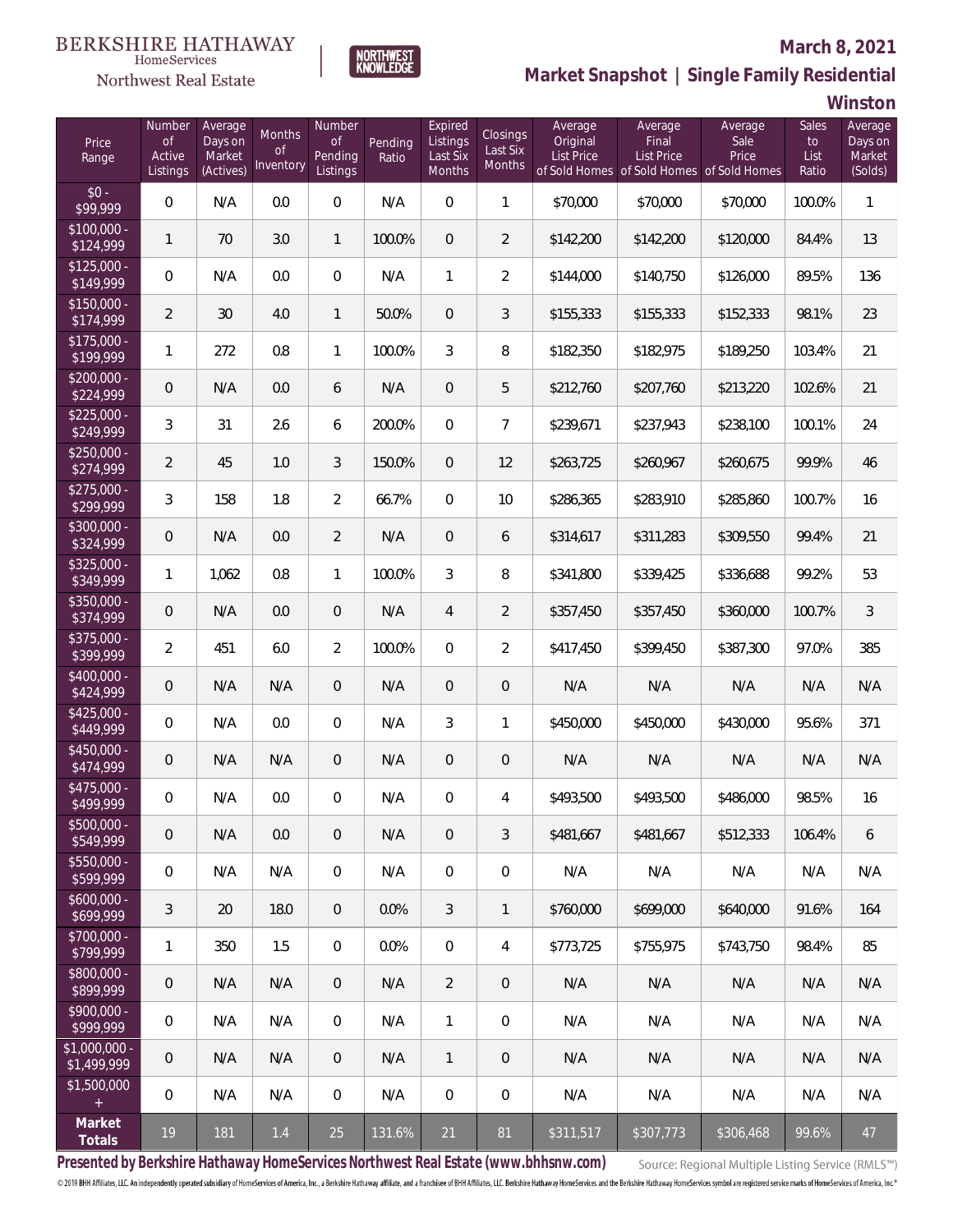#### **BERKSHIRE HATHAWAY** HomeServices

## Northwest Real Estate



**Market Snapshot | Single Family Residential**

| Myrtle Creek |  |  |  |  |
|--------------|--|--|--|--|
|--------------|--|--|--|--|

| Price<br>Range                | Number<br><b>of</b><br>Active<br>Listings | Average<br>Days on<br>Market<br>(Actives) | Months<br><b>of</b><br>Inventory | Number<br><b>of</b><br>Pending<br>Listings | Pending<br>Ratio | Expired<br>Listings<br>Last Six<br>Months | <b>Closings</b><br>Last Six<br>Months | Average<br>Original<br>List Price | Average<br>Final<br><b>List Price</b><br>of Sold Homes of Sold Homes of Sold Homes | Average<br>Sale<br>Price | Sales<br>to<br>List<br>Ratio | Average<br>Days on<br>Market<br>(Solds) |
|-------------------------------|-------------------------------------------|-------------------------------------------|----------------------------------|--------------------------------------------|------------------|-------------------------------------------|---------------------------------------|-----------------------------------|------------------------------------------------------------------------------------|--------------------------|------------------------------|-----------------------------------------|
| $$0 -$<br>\$99,999            | $\overline{2}$                            | 28                                        | 6.0                              | $\mathbf{1}$                               | 50.0%            | 1                                         | $\overline{2}$                        | \$84,950                          | \$84,950                                                                           | \$74,000                 | 87.1%                        | 28                                      |
| $$100,000 -$<br>\$124,999     | 3                                         | 78                                        | 4.5                              | $\overline{2}$                             | 66.7%            | $\mathbf{1}$                              | $\overline{4}$                        | \$123,725                         | \$123,725                                                                          | \$111,500                | 90.1%                        | 18                                      |
| $$125,000 -$<br>\$149,999     | $\overline{2}$                            | 155                                       | 6.0                              | $\mathbf{1}$                               | 50.0%            | $\mathbf{1}$                              | $\overline{2}$                        | \$155,700                         | \$139,950                                                                          | \$140,000                | 100.0%                       | 57                                      |
| $$150,000 -$<br>\$174,999     | 1                                         | 124                                       | 0.7                              | $\mathbf{1}$                               | 100.0%           | $\mathbf{1}$                              | 9                                     | \$164,489                         | \$166,933                                                                          | \$164,278                | 98.4%                        | 37                                      |
| $$175,000 -$<br>\$199,999     | $\overline{2}$                            | 93                                        | 0.6                              | $\overline{7}$                             | 350.0%           | $\mathbf{1}$                              | 21                                    | \$187,418                         | \$184,938                                                                          | \$185,026                | 100.0%                       | 45                                      |
| $$200,000 -$<br>\$224,999     | 1                                         | 87                                        | 0.5                              | $\overline{2}$                             | 200.0%           | $\mathbf{1}$                              | 13                                    | \$221,046                         | \$218,038                                                                          | \$213,515                | 97.9%                        | 29                                      |
| $$225,000 -$<br>\$249,999     | 1                                         | 11                                        | 0.6                              | 5                                          | 500.0%           | $\overline{0}$                            | 10                                    | \$243,980                         | \$243,480                                                                          | \$240,200                | 98.7%                        | 16                                      |
| $$250,000 -$<br>\$274,999     | $\overline{2}$                            | 100                                       | 1.1                              | 3                                          | 150.0%           | $\mathbf{1}$                              | 11                                    | \$273,309                         | \$266,218                                                                          | \$260,182                | 97.7%                        | 38                                      |
| $$275,000 -$<br>\$299,999     | 1                                         | 56                                        | 0.4                              | 5                                          | 500.0%           | 2                                         | 16                                    | \$298,300                         | \$296,419                                                                          | \$285,206                | 96.2%                        | 57                                      |
| $$300,000 -$<br>\$324,999     | 1                                         | 11                                        | 1.2                              | $\mathbf{1}$                               | 100.0%           | $\overline{0}$                            | 5                                     | \$369,300                         | \$357,300                                                                          | \$313,600                | 87.8%                        | 120                                     |
| $$325,000 -$<br>\$349,999     | 0                                         | N/A                                       | 0.0                              | $\mathbf{1}$                               | N/A              | $\overline{0}$                            | 5                                     | \$365,880                         | \$360,100                                                                          | \$339,300                | 94.2%                        | 63                                      |
| $$350,000 -$<br>\$374,999     | 5                                         | 68                                        | 6.0                              | $\mathbf{1}$                               | 20.0%            | $\overline{0}$                            | 5                                     | \$365,800                         | \$361,980                                                                          | \$351,000                | 97.0%                        | 79                                      |
| $$375,000 -$<br>\$399,999     | 4                                         | 70                                        | 12.0                             | $\mathbf{1}$                               | 25.0%            | $\overline{0}$                            | $\overline{2}$                        | \$402,000                         | \$402,000                                                                          | \$389,250                | 96.8%                        | 34                                      |
| \$400,000 -<br>\$424,999      | $\mathbf 0$                               | N/A                                       | 0.0                              | $\overline{0}$                             | N/A              | $\overline{0}$                            | $\mathbf{1}$                          | \$429,000                         | \$429,000                                                                          | \$410,000                | 95.6%                        | $\mathfrak{Z}$                          |
| $$425,000 -$<br>\$449,999     | 1                                         | 18                                        | 3.0                              | $\mathbf{1}$                               | 100.0%           | $\overline{0}$                            | $\overline{2}$                        | \$442,000                         | \$437,000                                                                          | \$437,000                | 100.0%                       | 34                                      |
| $$450,000 -$<br>\$474,999     | 1                                         | 61                                        | 6.0                              | $\overline{0}$                             | 0.0%             | $\overline{0}$                            | $\mathbf{1}$                          | \$450,000                         | \$450,000                                                                          | \$450,000                | 100.0%                       | 65                                      |
| $$475,000 -$<br>\$499,999     | 1                                         | 55                                        | 1.2                              | $\overline{2}$                             | 200.0%           | $\mathbf{0}$                              | 5                                     | \$518,780                         | \$498,760                                                                          | \$489,800                | 98.2%                        | 97                                      |
| $$500,000 -$<br>\$549,999     | $\mathbf 0$                               | N/A                                       | 0.0                              | $\theta$                                   | N/A              | $\theta$                                  | $\mathbf{1}$                          | \$575,000                         | \$544.900                                                                          | \$535,000                | 98.2%                        | 221                                     |
| $$550,000 -$<br>\$599,999     | 0                                         | N/A                                       | 0.0                              | $\mathbf 0$                                | N/A              | $\mathbf 0$                               | 1                                     | \$549.000                         | \$539,000                                                                          | \$575,000                | 106.7%                       | 397                                     |
| $$600,000 -$<br>\$699,999     | 1                                         | 49                                        | 1.5                              | $\mathbf{1}$                               | 100.0%           | $\theta$                                  | $\overline{4}$                        | \$699,975                         | \$679,975                                                                          | \$625,000                | 91.9%                        | 186                                     |
| \$700,000 -<br>\$799,999      | 0                                         | N/A                                       | N/A                              | $\mathbf{1}$                               | N/A              | $\mathbf{1}$                              | 0                                     | N/A                               | N/A                                                                                | N/A                      | N/A                          | N/A                                     |
| \$800,000 -<br>\$899,999      | 1                                         | 33                                        | 6.0                              | $\overline{0}$                             | 0.0%             | $\overline{0}$                            | $\mathbf{1}$                          | \$899,000                         | \$899,000                                                                          | \$850,000                | 94.5%                        | 21                                      |
| \$900,000 -<br>\$999,999      | 1                                         | 47                                        | N/A                              | $\mathbf 0$                                | 0.0%             | $\mathbf 0$                               | $\mathbf 0$                           | N/A                               | N/A                                                                                | N/A                      | N/A                          | N/A                                     |
| $$1,000,000 -$<br>\$1,499,999 | $\mathbf 0$                               | N/A                                       | 0.0                              | $\mathbf{1}$                               | N/A              | $\theta$                                  | $\mathbf{1}$                          | \$1,200,000                       | \$1,200,000                                                                        | \$1,200,000              | 100.0%                       | 41                                      |
| \$1,500,000<br>$+$            | 1                                         | 237                                       | N/A                              | $\mathbf{1}$                               | 100.0%           | $\mathbf 0$                               | $\mathbf 0$                           | N/A                               | N/A                                                                                | N/A                      | N/A                          | N/A                                     |
| Market<br>Totals              | 32                                        | 75                                        | 1.6                              | 38                                         | 118.8%           | $10$                                      | 122                                   | \$296,506                         | \$291,981                                                                          | \$282,640                | 96.8%                        | 56                                      |

**NORTHWEST**<br>KNOWLEDGE

**Presented by Berkshire Hathaway HomeServices Northwest Real Estate (www.bhhsnw.com)**

Source: Regional Multiple Listing Service (RMLS™)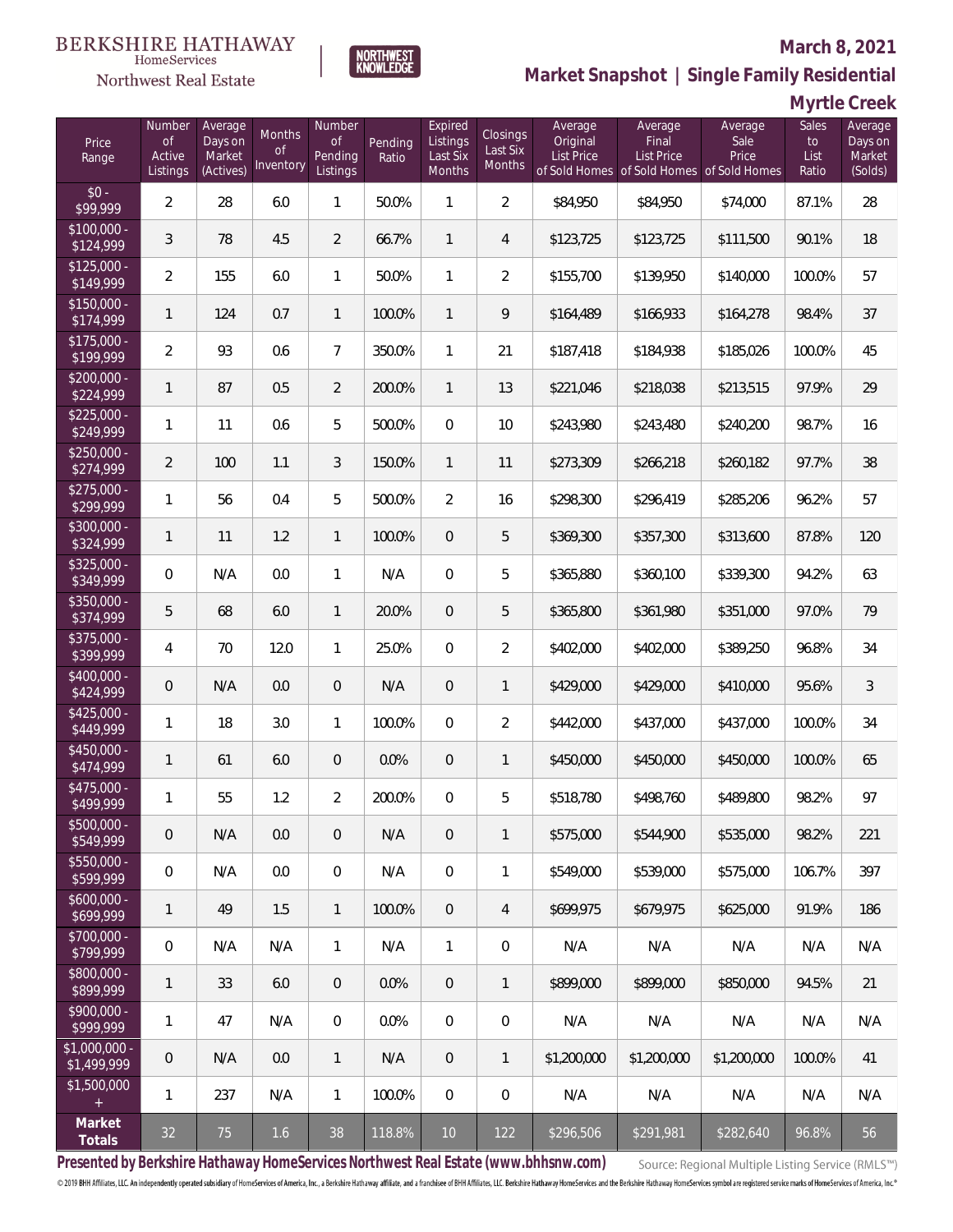

NORTHWEST<br>KNOWLEDGE

Northwest Real Estate

**Market Snapshot | Single Family Residential**

# **Green District**

| Price<br>Range                    | Number<br><b>of</b><br>Active<br>Listings | Average<br>Days on<br>Market<br>(Actives) | <b>Months</b><br>Οf<br>Inventory | Number<br><b>of</b><br>Pending<br>Listings | Pending<br>Ratio | Expired<br>Listings<br>Last Six<br>Months | <b>Closings</b><br>Last Six<br>Months | Average<br>Original<br><b>List Price</b> | Average<br>Final<br><b>List Price</b><br>of Sold Homes of Sold Homes of Sold Homes | Average<br>Sale<br>Price | Sales<br>to<br>List<br>Ratio | Average<br>Days on<br>Market<br>(Solds) |
|-----------------------------------|-------------------------------------------|-------------------------------------------|----------------------------------|--------------------------------------------|------------------|-------------------------------------------|---------------------------------------|------------------------------------------|------------------------------------------------------------------------------------|--------------------------|------------------------------|-----------------------------------------|
| $$0 -$<br>\$99,999                | 0                                         | N/A                                       | 0.0                              | 0                                          | N/A              | $\overline{0}$                            | $\mathbf{1}$                          | \$45,000                                 | \$45,000                                                                           | \$45,000                 | 100.0%                       | $\overline{0}$                          |
| $$100,000 -$<br>$\sqrt{$124,999}$ | 0                                         | N/A                                       | 0.0                              | $\overline{0}$                             | N/A              | $\overline{0}$                            | $\mathbf{1}$                          | \$139,900                                | \$139,900                                                                          | \$119,000                | 85.1%                        | 32                                      |
| $$125,000 -$<br>\$149,999         | $\boldsymbol{0}$                          | N/A                                       | 0.0                              | $\overline{2}$                             | N/A              | $\overline{0}$                            | $\mathbf{1}$                          | \$129,900                                | \$124,900                                                                          | \$135,800                | 108.7%                       | 38                                      |
| $$150,000 -$<br>\$174,999         | $\mathbf{1}$                              | $\overline{4}$                            | N/A                              | $\mathbf{1}$                               | 100.0%           | $\overline{0}$                            | $\mathbf 0$                           | N/A                                      | N/A                                                                                | N/A                      | N/A                          | N/A                                     |
| $$175,000 -$<br>\$199,999         | $\boldsymbol{0}$                          | N/A                                       | 0.0                              | $\overline{a}$                             | N/A              | $\overline{0}$                            | 8                                     | \$193,975                                | \$189,200                                                                          | \$186,663                | 98.7%                        | 29                                      |
| $$200,000 -$<br>\$224,999         | $\mathbf{1}$                              | $\overline{7}$                            | 0.9                              | $\mathbf{1}$                               | 100.0%           | $\mathbf{1}$                              | $7\overline{ }$                       | \$216,986                                | \$216,986                                                                          | \$214,129                | 98.7%                        | 6                                       |
| $$225,000 -$<br>\$249,999         | 1                                         | 50                                        | 0.5                              | $\overline{7}$                             | 700.0%           | $\overline{2}$                            | 13                                    | \$237,569                                | \$236,608                                                                          | \$236,292                | 99.9%                        | 20                                      |
| $$250,000 -$<br>\$274,999         | 0                                         | N/A                                       | 0.0                              | 5                                          | N/A              | $\overline{0}$                            | 17                                    | \$256,012                                | \$254,300                                                                          | \$257,453                | 101.2%                       | 37                                      |
| $$275,000 -$<br>\$299,999         | $\boldsymbol{0}$                          | N/A                                       | 0.0                              | 5                                          | N/A              | $\mathbf{1}$                              | 11                                    | \$288,940                                | \$286,577                                                                          | \$286,573                | 100.0%                       | 46                                      |
| $$300,000 -$<br>\$324,999         | 0                                         | N/A                                       | 0.0                              | $\mathbf{1}$                               | N/A              | $\overline{0}$                            | 9                                     | \$309,289                                | \$308,122                                                                          | \$310,569                | 100.8%                       | 26                                      |
| $$325,000 -$<br>\$349,999         | $\mathbf{1}$                              | 9                                         | 1.5                              | $\overline{0}$                             | 0.0%             | $\overline{0}$                            | 4                                     | \$331,200                                | \$331,200                                                                          | \$332,225                | 100.3%                       | 8                                       |
| $$350,000 -$<br>\$374,999         | $\mathbf{1}$                              | $\overline{2}$                            | 3.0                              | $\mathbf{1}$                               | 100.0%           | $\overline{0}$                            | $\overline{2}$                        | \$352,450                                | \$352,450                                                                          | \$352,500                | 100.0%                       | 12                                      |
| $$375,000 -$<br>\$399,999         | $\boldsymbol{0}$                          | N/A                                       | N/A                              | 0                                          | N/A              | $\overline{0}$                            | $\boldsymbol{0}$                      | N/A                                      | N/A                                                                                | N/A                      | N/A                          | N/A                                     |
| \$400,000 -<br>\$424,999          | $\mathbf{1}$                              | 94                                        | 6.0                              | 0                                          | 0.0%             | $\overline{0}$                            | $\mathbf{1}$                          | \$399,000                                | \$399,000                                                                          | \$407,000                | 102.0%                       | $\overline{4}$                          |
| \$425,000 -<br>\$449,999          | 0                                         | N/A                                       | N/A                              | 0                                          | N/A              | $\overline{0}$                            | $\boldsymbol{0}$                      | N/A                                      | N/A                                                                                | N/A                      | N/A                          | N/A                                     |
| \$450,000 -<br>\$474,999          | 0                                         | N/A                                       | N/A                              | 0                                          | N/A              | $\overline{0}$                            | $\mathbf 0$                           | N/A                                      | N/A                                                                                | N/A                      | N/A                          | N/A                                     |
| \$475,000 -<br>\$499,999          | $\boldsymbol{0}$                          | N/A                                       | 0.0                              | 0                                          | N/A              | 0                                         | $\overline{2}$                        | \$512,450                                | \$493,950                                                                          | \$484,950                | 98.2%                        | 16                                      |
| $$500,000 -$<br>\$549,999         | $\mathbf 0$                               | N/A                                       | N/A                              | 0                                          | N/A              | 0                                         | 0                                     | N/A                                      | N/A                                                                                | N/A                      | N/A                          | N/A                                     |
| $$550,000 -$<br>\$599,999         | 0                                         | N/A                                       | N/A                              | $\overline{0}$                             | N/A              | $\mathbf 0$                               | $\boldsymbol{0}$                      | N/A                                      | N/A                                                                                | N/A                      | N/A                          | N/A                                     |
| $$600,000 -$<br>\$699,999         | $\mathsf{O}\xspace$                       | N/A                                       | 0.0                              | $\mathbf{1}$                               | N/A              | $\overline{0}$                            | $\mathbf{1}$                          | \$699,000                                | \$699,000                                                                          | \$699,000                | 100.0%                       | $\overline{2}$                          |
| \$700,000 -<br>\$799,999          | 0                                         | N/A                                       | N/A                              | $\overline{0}$                             | N/A              | $\mathbf 0$                               | $\overline{0}$                        | N/A                                      | N/A                                                                                | N/A                      | N/A                          | N/A                                     |
| \$800,000 -<br>\$899,999          | $\mathsf{O}\xspace$                       | N/A                                       | N/A                              | $\overline{0}$                             | N/A              | $\overline{0}$                            | $\overline{0}$                        | N/A                                      | N/A                                                                                | N/A                      | N/A                          | N/A                                     |
| \$900,000 -<br>\$999,999          | 0                                         | N/A                                       | N/A                              | $\overline{0}$                             | N/A              | $\mathbf 0$                               | $\boldsymbol{0}$                      | N/A                                      | N/A                                                                                | N/A                      | N/A                          | N/A                                     |
| $$1,000,000$ -<br>\$1,499,999     | $\mathbf 0$                               | N/A                                       | N/A                              | $\overline{0}$                             | N/A              | $\overline{0}$                            | 0                                     | N/A                                      | N/A                                                                                | N/A                      | N/A                          | N/A                                     |
| \$1,500,000<br>$+$                | 1                                         | 180                                       | N/A                              | $\overline{0}$                             | 0.0%             | $\mathbf 0$                               | 0                                     | N/A                                      | N/A                                                                                | N/A                      | N/A                          | N/A                                     |
| Market<br>Totals                  | $\overline{7}$                            | 49                                        | 0.5                              | 26                                         | 371.4%           | $\overline{4}$                            | 78                                    | \$268,470                                | \$266,440                                                                          | \$266,637                | 100.1%                       | 26                                      |

**Presented by Berkshire Hathaway HomeServices Northwest Real Estate (www.bhhsnw.com)**

Source: Regional Multiple Listing Service (RMLS™)